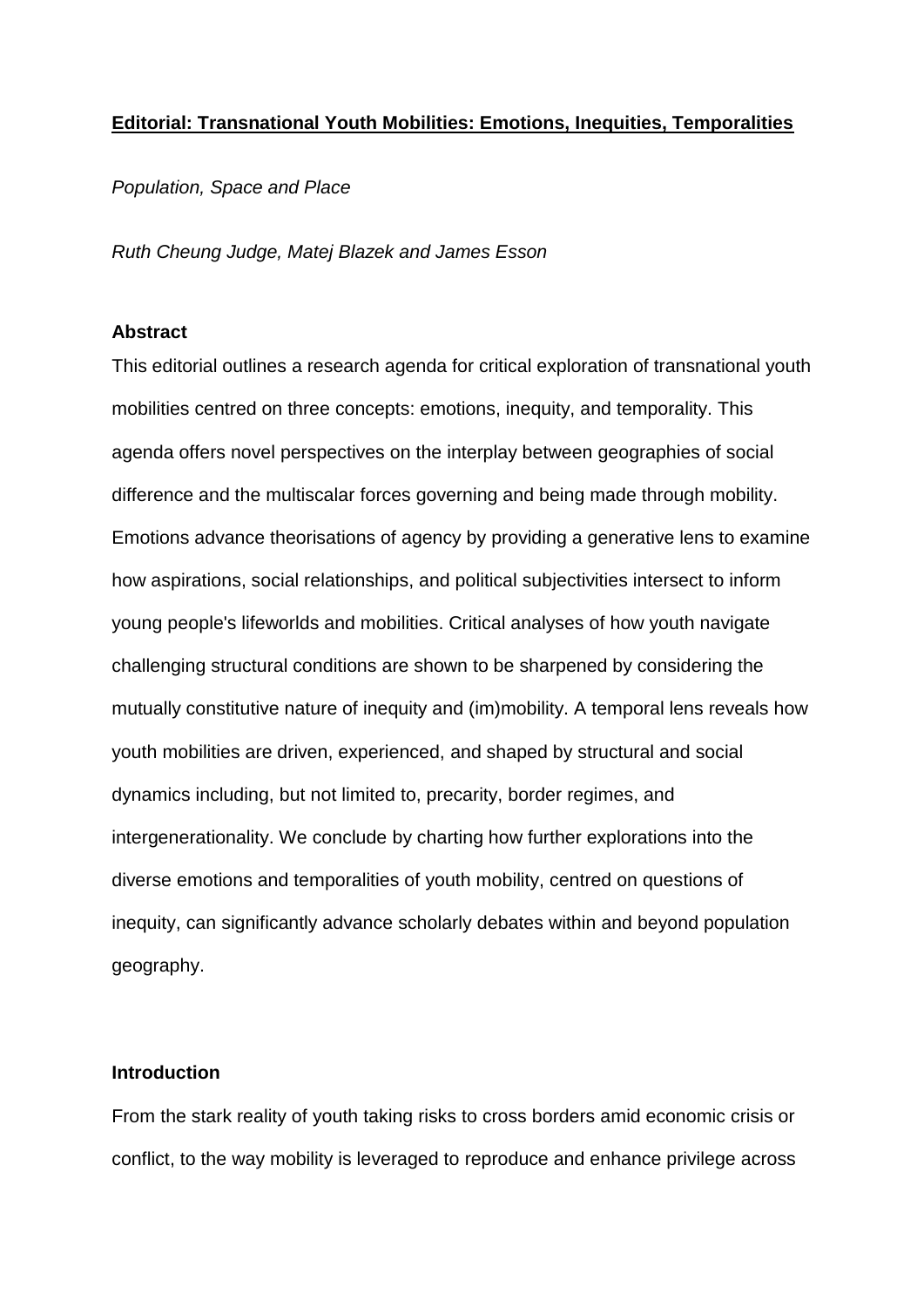generations, young people's transnational mobilities are at the heart of contemporary social and political concerns. Geographers have found it fruitful to engage with both 'youth' and 'transnational mobility' as conceptual lenses into transitional processes. Exploring young people's contested and situated transitions from childhood to adulthood (Valentine, 2003; Hopkins and Pain, 2007) helps us to understand the 'frontline' of broader socioeconomic change and test taken-for-granted concepts such as 'agency' (Jeffrey, 2010 and 2013). Examining the transitions people make across space and state boundaries (Conradson and McKay, 2007; King, 2012) reveals how societies are being remade, demographically and socio-culturally. However, there is a need for greater theorisation of 'youth' and 'transnational mobility' *together*: the ways in which transnational mobility is a constitutive element of young lives and livelihoods, and how the diverse transitions between childhood and adulthood engender particular forms and modes of transnational mobility. This special issue aims to advance theorisations of how youth and transnational mobility relate, and contribute to research agendas on transnational mobility as a 'marker and maker of transitions for youth' (Robertson et al., 2018, 203).

We live in a globally interconnected world, where transnational mobility, networks and imaginaries are fundamental to young people's lives in even the most seemingly 'local' of contexts (Ansell, 2009; Honwana 2014; Jeffrey, 2010). At the same time, political debates and responses to migration, especially in the Global North, have taken on an increasingly exclusionary tone, and it is imperative not to romanticise young people's movement or give an impression of a 'borderless world' (Burridge, 2010; Wells, 2017). The papers in this issue, grounded in multiple and creative methodologies, and a wide range of geographical contexts, address the experiences of forced migrants and their children (Daniels et al., Evans), undocumented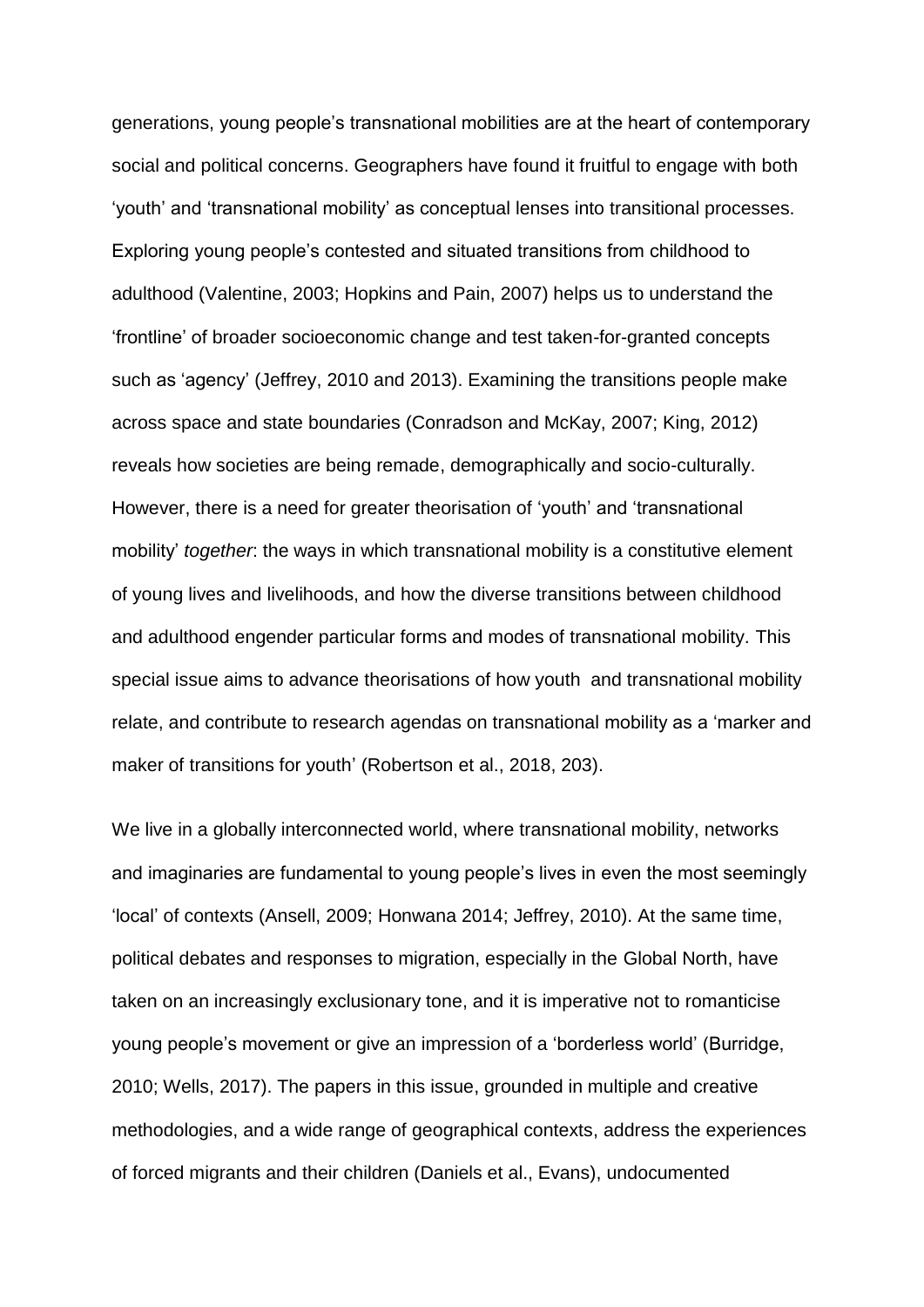communities (Sirriyeh) and precarious youth whose agentive desires problematise categorisations of regular and irregular migrants (Esson). They also examine how transnational mobility is shaped by cross-generational economic crises, opportunities and meanings made around mobility (Ní Laoire), and nuance portrayals of the mobility of 'global elites' (Cranston). Thus, they provide critical analyses of how *diverse* transnational youth mobilities along the continuum between privilege and marginalisation produce, and are produced by, political and economic power dynamics in different contexts across the Global North and Global South.

Population geography is well positioned to explore these complex constellations of transnational youth mobility. This special issue extends two agenda-setting interventions published in *Population, Space and Place*. First, we draw on Holt and Costello's (2011) argument for centring mobility in research agendas concerning young people, and for a shift from macro perspectives on migration towards everyday geographies of mobility (as reflected in Leyshon, 2011; Danic, 2012). Second, the special issue responds to Findlay et al.'s (2015) call for more attention to the importance of mobility in the life-course, as part of a shift from demographic perspectives on migration towards a mobility approach that understands movement alongside meanings embedded in intersectional identities of gender, class and race and associated power relations (Adey, 2006; Cresswell, 2010).

Several of the papers in the special issue emphasise *processes of mobilisation* and *immobilisation* in order to advance theoretical explorations of the interplay between geographies of social difference and the multi-scalar forces governing and being made through mobility. In line with Holt's and Costello's (2011) intervention, such an embedded approach foregrounds the question of agency, and how it is constituted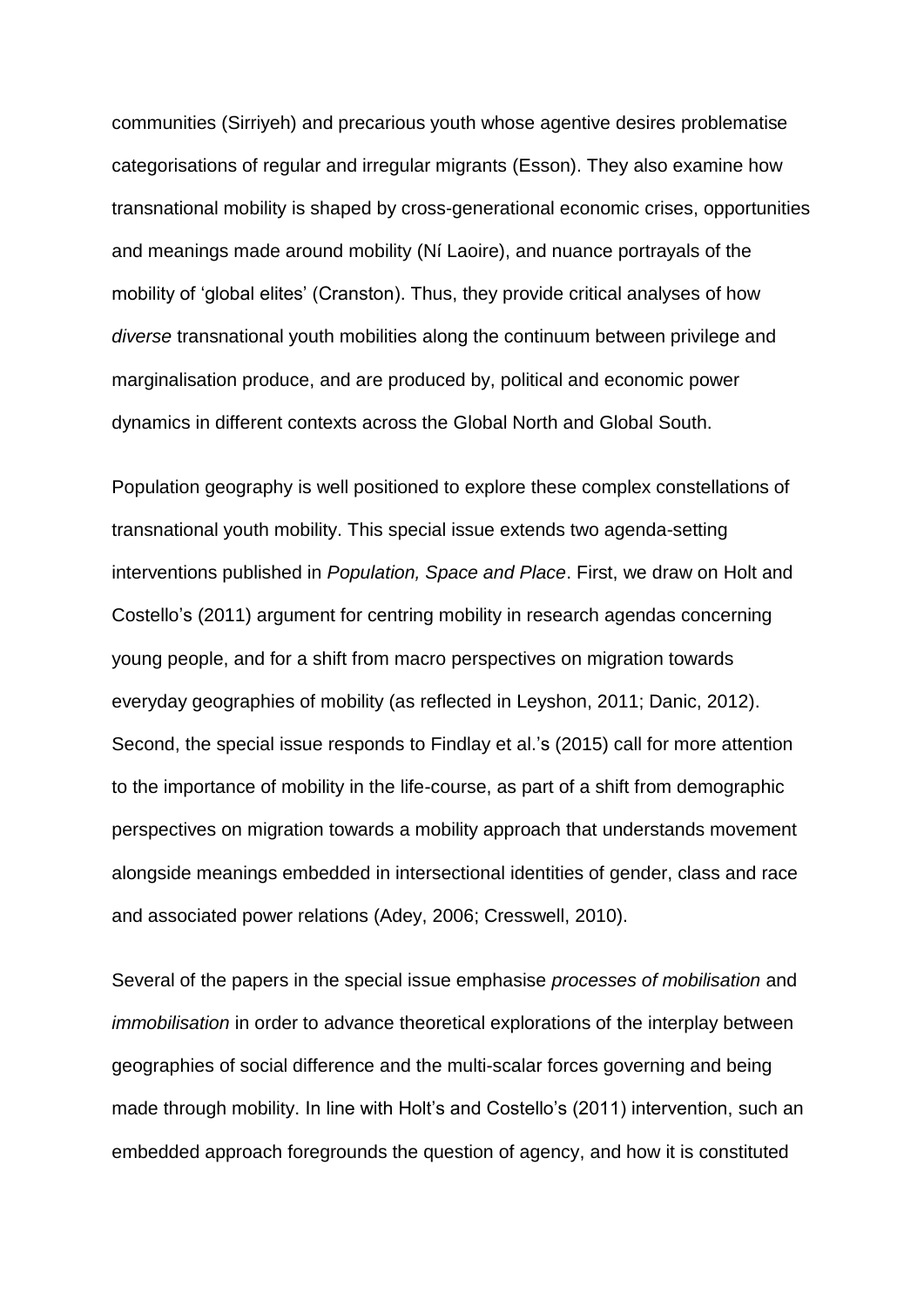through the ways mobility alters temporal and place-specific relationships. Furthermore, the special issue centres transnational mobility of *youth* - understood as a geographically, culturally and historically contingent category distinct from childhood or adulthood - beyond more generalized explorations of the mobility of children or families (Barker et al., 2009; Ní Laoire et al., 2010; Tyrell et al., 2012),. In doing so, it pushes forward the theorisation of the co-constitutive relationship between transnational (im)mobility and youthful populations. For instance, critical examinations of young people's 'spatial mobility and social becoming' (Esson, 2015a) enable us to analyse the place- and time-specific ways in which transnational mobility is constituted by interscaled forces which mobilise and immobilise particular populations (Cranston, Sirriyeh, Esson); and the ways in which transnational mobility constitutes shifts in intergenerational relations (Daniels et. al., Ní Laoire) or in senses of national and cultural belonging (Evans).

In this editorial, we propose three conceptual directions to advance the theorisation of the relationship between youth and transnational mobilities: emotions, inequities, and temporalities. While these themes are generating fruitful scholarship in the studies of migration (Boccagni and Baldassar, 2015; Griffiths et al., 2013; Bauböck, 2009) and young people (Blazek and Windram-Geddes, 2013; Uprichard, 2008; Pilkington and Johnson 2003), there is further scope to examine them as centrally constitutive to transnational youth (im)mobilities. These themes run – in explicit and implicit ways - throughout the papers in this special issue. In the remainder of this editorial, we elaborate on the potential we see in each of these conceptual directions.

### **Emotions**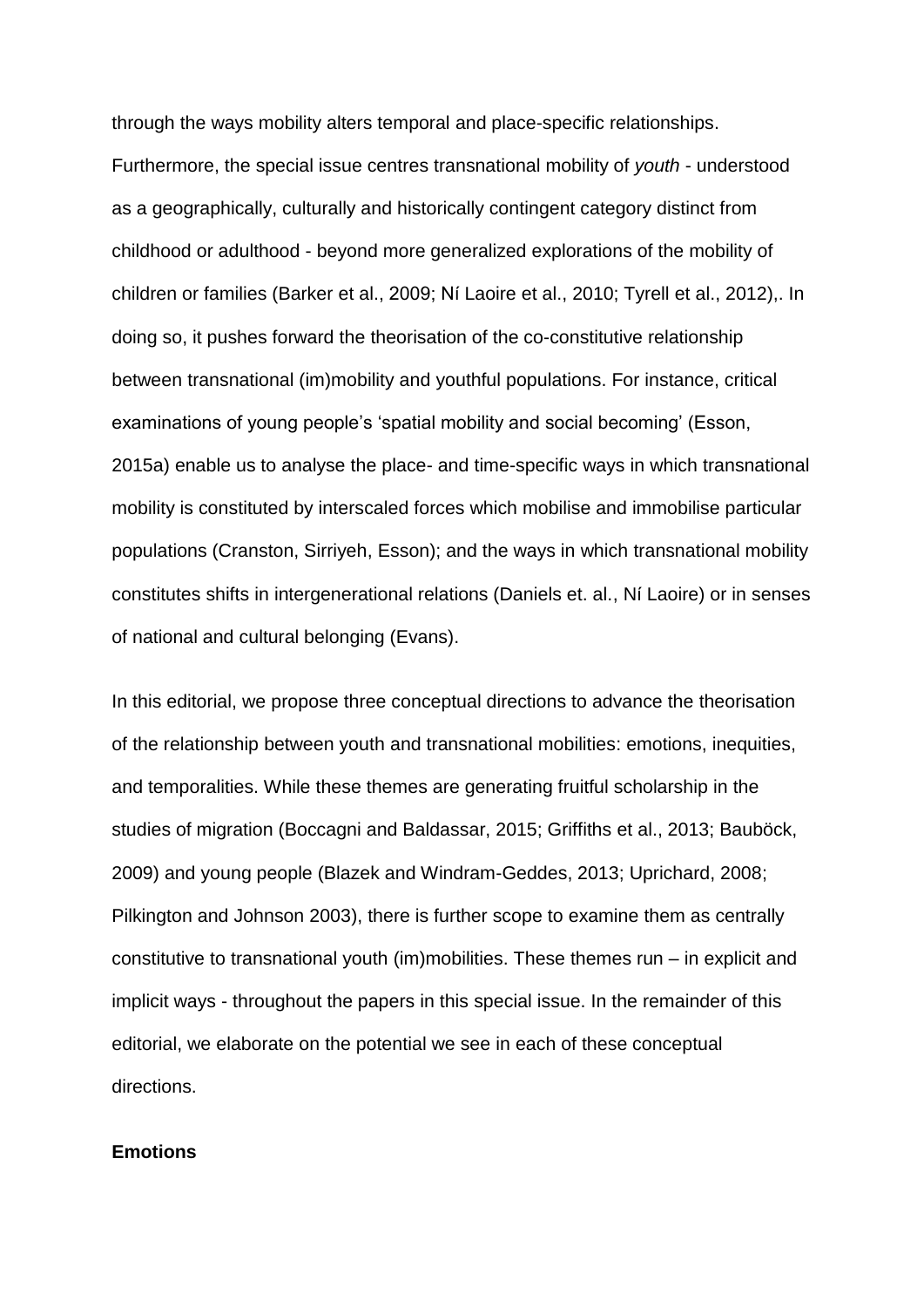Emotions offer insight into young people's identities, practices, imaginations, aspirations, social relationships and political subjectivities (Kraftl and Blazek, 2015). As such they can be seen as a generative lens to approach intersections of youth and transnational mobilities. It is legitimate to say that both movements across borders and amid stages of the life-course are often vividly *felt*, but emotions are more than just an additive layer in young people's migration experiences. As Chakraborty and Thambiah (2018) remind us, emotions are both *expressive* and *instrumental* in migration: they are manifestations of mobility experiences but they are also drivers behind young people's movement. Chakraborty and Thambiah (2018) indicate a link between the relative lack of attention to young people's emotions in migration and mobility studies and the under-theorisation of emotion more broadly:

"[T]here is a lack of engagement with children and young people's emotions and affectual realities often because emotions are implicitly subsumed rather than explicitly problematized or singularly inspected […] They are often treated as an appendage to 'human nature' – something that is a reaction to the social/social realities rather than being constitutive of human interaction within these realities" (Chakraborty and Thambiah, 2018: 583)

Perhaps the most obvious theme where emotion is central to deepening our understanding of young people's lives and (im)mobilities is the issue of aspirations for the future, a notable theme in both work on youth (Brown, 2011) and migration (Carling and Collins, 2018). Imaginations of adult life are emotionally charged, bringing together tangible visualisations of future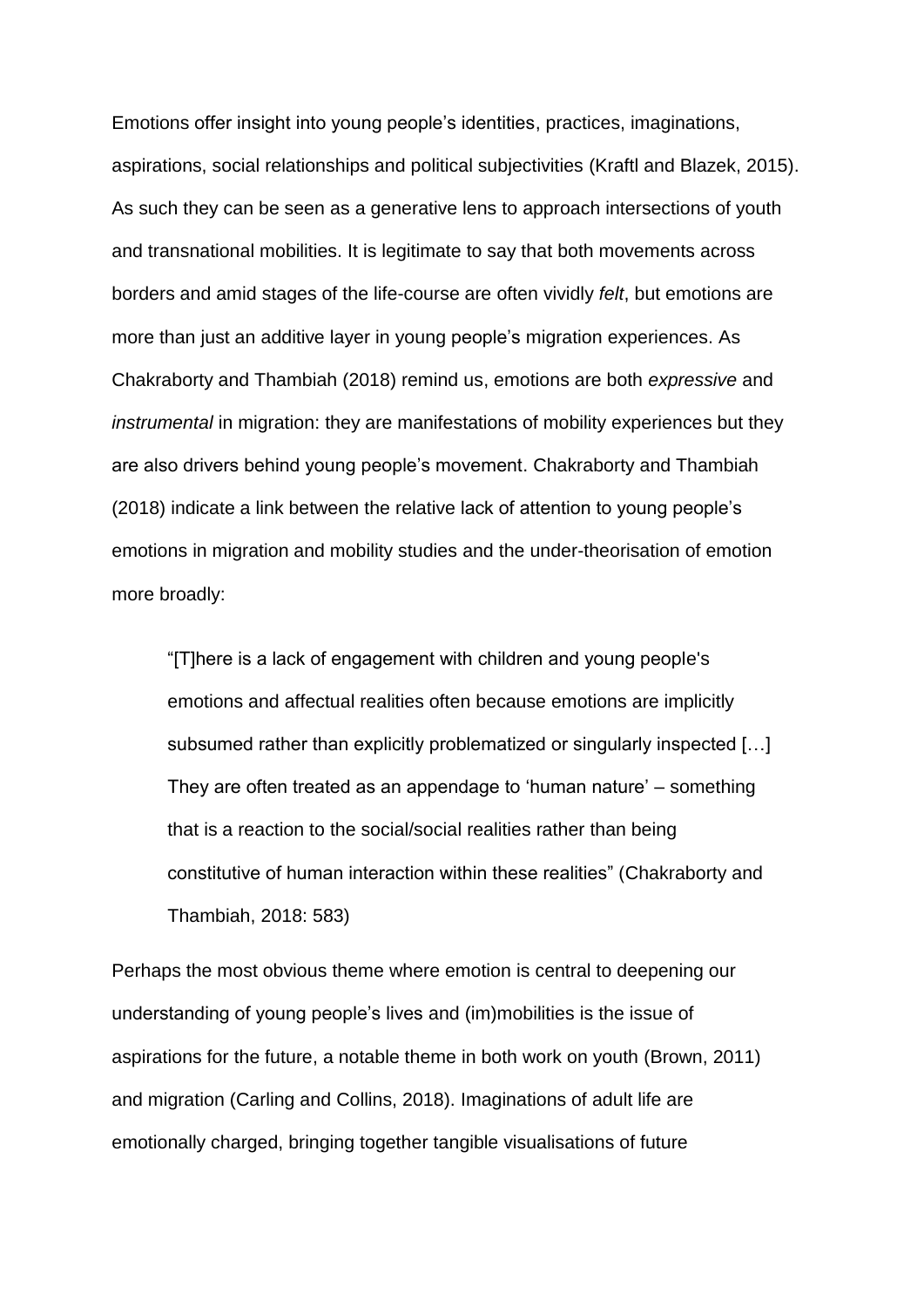achievements together with an affective field of hopes, worries and insecurities (Brown, 2011). For young migrants the temporal uncertainty of the *future* intersects with the spatial and material uncertainty of *new locations*. Young people's localised and transnational mobilities have thus been framed as strategies to achieve respectable adulthood (Langevang and Gough, 2009; Esson, 2015a; Mains, 2007), as well as a more-than-strategic expressions of desires for adventure, thrill, status and pleasure (Ungruhe, 2010). As Collins et al. (2014) argue, aspirational visions of young migrants are not just attached to a manifested object (work opportunity, safety, reconnection with family members) but dispersed within emotional layers of vague expectations and unarticulated implications. Paying close attention to the constellations of fear as well as excitement *before* young people move (Khan, 2018) has scope to deepen understandings of young people's socio-cultural contexts, subjectivities and livelihoods beyond what they articulate as goals of movement.

Thus, the temporal and emotional dynamics in transnational youth mobility are more complex than just forward-oriented hopes, and young people's emotions can serve as a window to their social embeddedness. Future-hopes for mobility may be produced by and reinforce temporal-emotions of present 'stuckness' about painful socio-economic blockages to achieving life-course norms (Langevang and Gough, 2009, Esson, 2015a, Mains, 2007). Young people's decisions, strategies and experiences around mobility are shaped by emotional entanglements with their past and present at the point of departure (Crivello 2015). Furthermore, young people's emotions about movement are shaped by intergenerational relationships and imaginative geographies of belonging. Migrant children's multiple belongings are often a constitutive element of their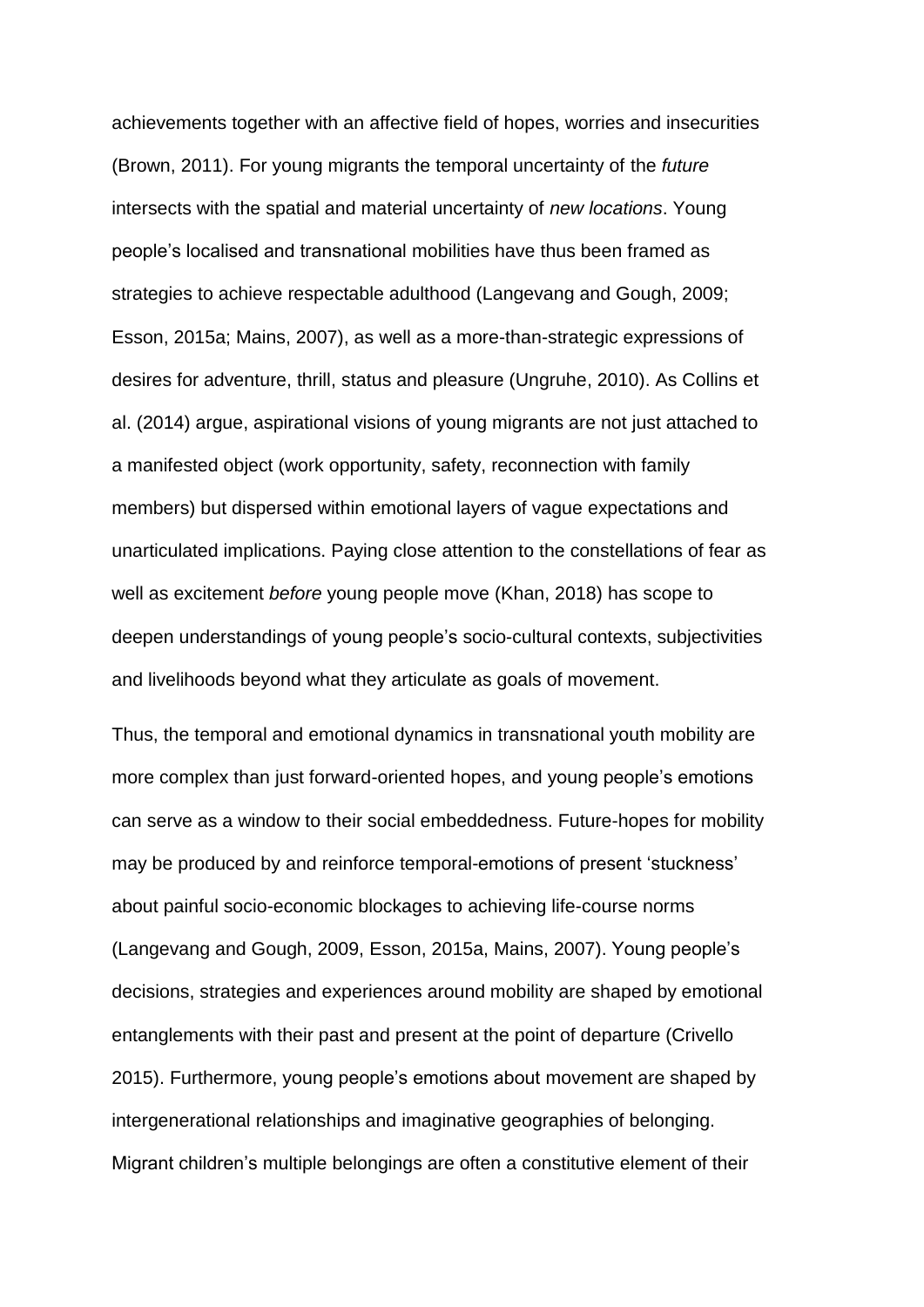identifications (Waite and Cook 2011, Evans this issue), and community memory work about parental homelands, including visits (Gardner and Mand, 2012; Wessendorf, 2007), may shape young people's sense of self. This includes elements of shame, guilt or pride about 'being away' (Tymczuk, 2013). Mobility experiences may entail the rupture of relations with a place, country, family and community, eliciting emotional registers ranging from anger and frustration, through shame and dissonance, to reaffirmation and reformation of love and compassion across distance (Baldassar 2015, Beazley et al. 2018, Francisco-Menchavez 2018, Sirriyeh this issue).

The significance of emotions in transnational youth mobilities also goes beyond the emotions *of* young migrants, as emotional responses *to* young people on the move and the politics that result are equally important. Amid social panic in the Global North about migration and the porosity of borders, bodies moving across space attract emotional responses that are highly aged, gendered and racialized (Pruitt et al. 2018). Young people's embodied subjectivities draw a spectrum of responses, from compassion to children as innocent victims of conflict (Hörschelmann, 2015) or deserving individualised 'dreamers' (Sirryeh, this issue) to a denial of sympathies, especially to young male migrants (McLaughlin, 2018; Esson this issue), as well as problematic demands that young migrants 'adapt' to the norms in destination contexts in order to receive state assistance (Daniel et al. this issue). Emotional responses to mobile young people do not only operate along the axis of national feelings about immigration, but are themselves shaped by intergenerational dynamics. Zembylas (2012), for instance, shows how young people in destination countries register emotional responses to young migrants which are both different from, but subsequently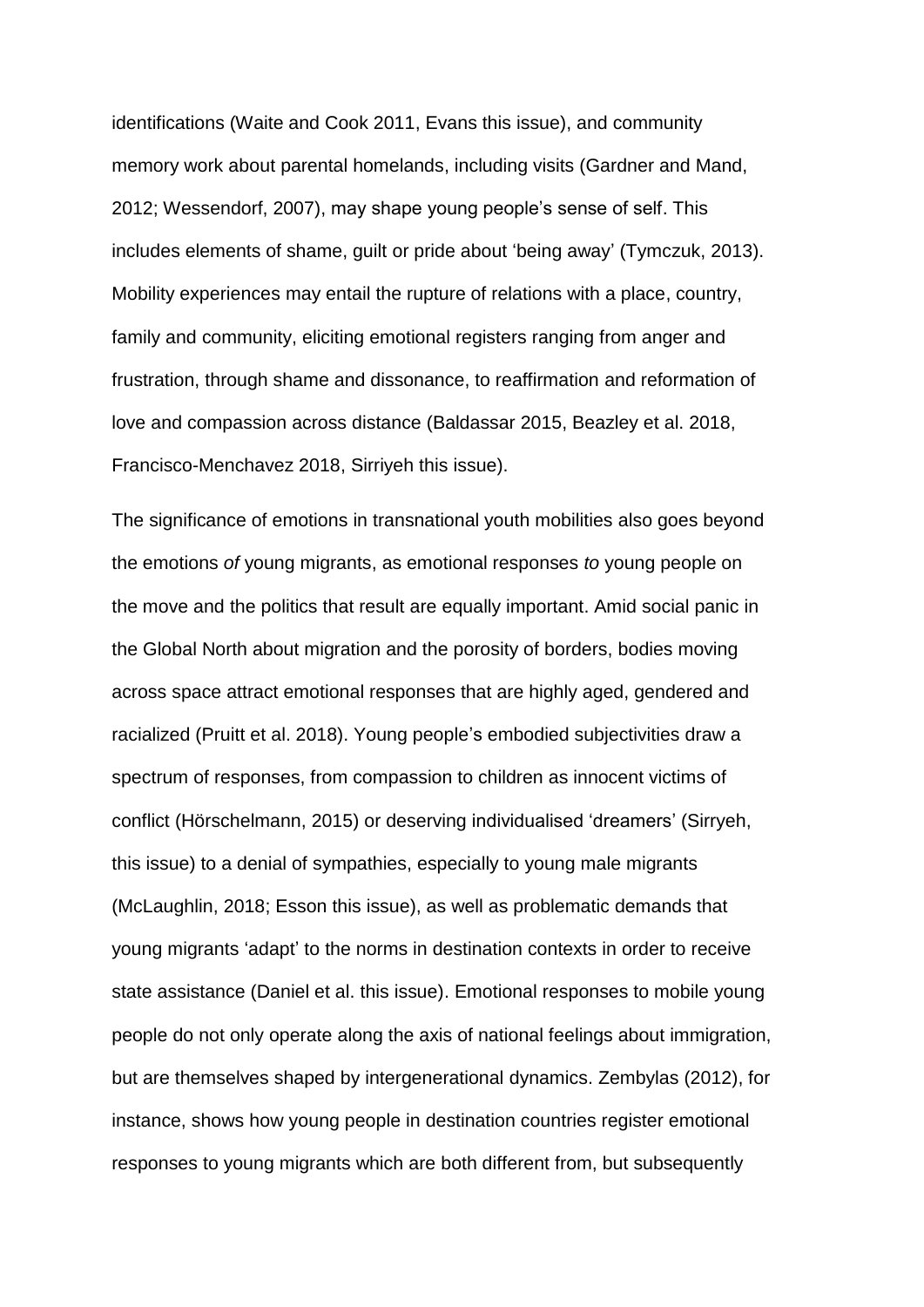normalised by, the adult society. Elsewhere, Datta (2018) highlights how young people's 'success' in migration is itself perceived and appraised by their family members and communities, and migration 'failures' materialise into fissures in social relationships and powerful emotional experiences of shame and disappointment (cf. Daniels et al. this issue).

Finally, we contend that attention needs to be paid to the emotional agency of young people *as they move*. Murray and Mand (2013) argue that instances of mobility, whether everyday commuting (e.g. Porter et al. 2010) or large-scale transnational moves (Tyrrell et al. 2012), are often also opportunities for young people to re-negotiate their agency and contest adult-child hierarchies of power as these become temporally destabilised in transient contexts. While our arguments above place emotions at the heart of young people's links with places of departure and destination, it is equally important to consider the emotional constellations of movement itself and not reduce young migrants' subjectivities to being somewhere in-between the old and the new (Marcu 2012).

# **Inequity**

Critical analyses of mobility both within and across national borders have highlighted the cultural and economic processes through which people are bounded, emplaced, permitted or forced to move as part of a broader politics of mobility (Cresswell, 2010; Salazar, 2017). This special issue indicates how examining mobility through the lens of youth puts into sharper focus the key point often subsumed under the rubric of a 'politics of mobility', namely the *inequity* of mobility. This is not to say that the ethical conundrums posed by mobility have not been addressed directly because they have,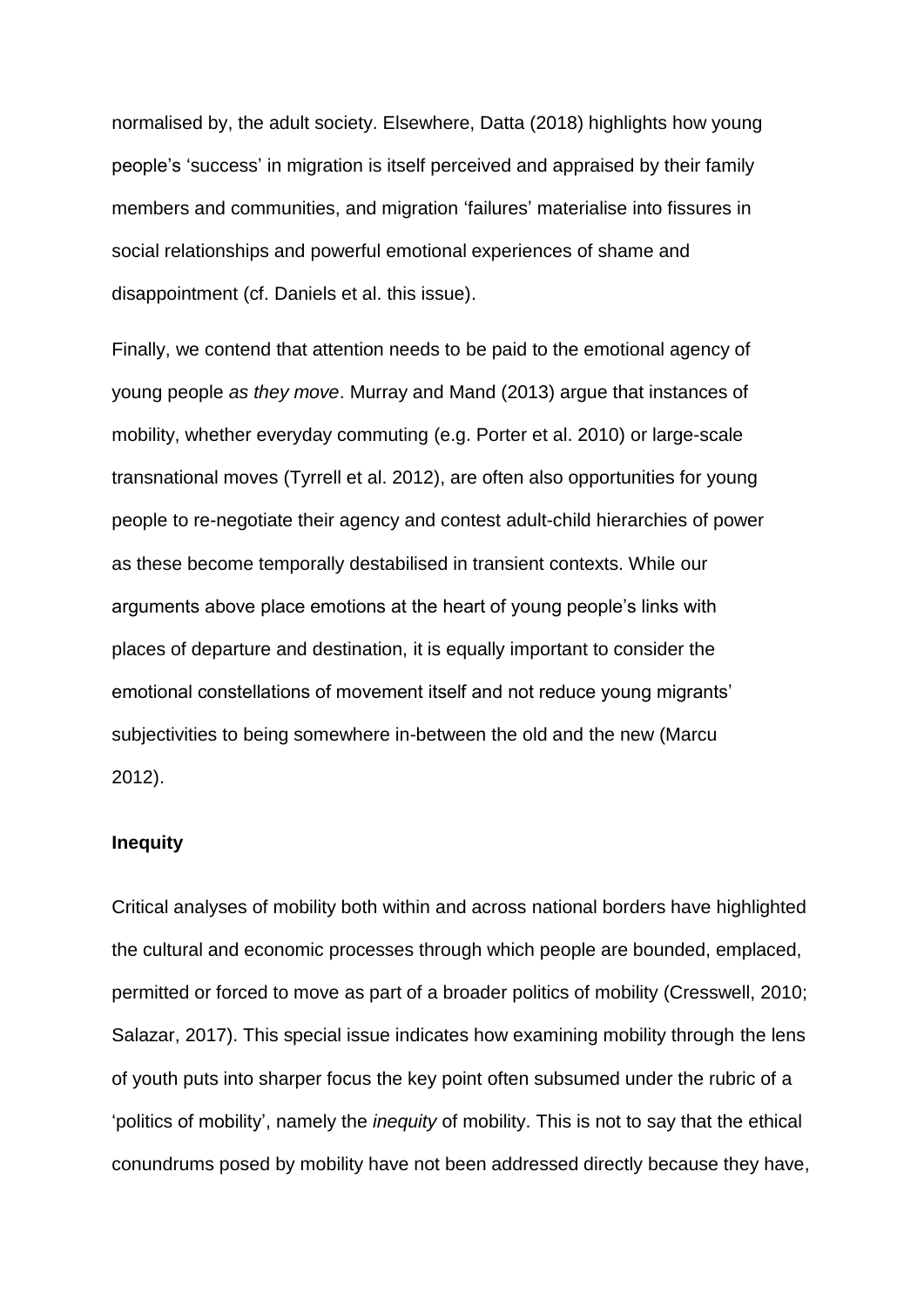for instance in recent work on the interface between mobility, people, and technological infrastructure (e.g. Sager, 2017; Spahn, 2013). There is also a rich literature on ethics and immigration, which uses normative and applied ethics to question the right of states to control who to admit into 'their' territory (Fine, 2013; Seglow, 2005; Straehle and Lenard, 2012). However, we propose that youth, as a category of social difference and as social actors, can offer novel insights into the inequitable nature of mobility. 'Youth' relates to other categories of social difference, such as race, gender, sexual identities and class, which operate as organising principles that interact with social structures to shape young people's experiences and life chances.

Transnational movements operate within a highly unequal global landscape of freedom of movement, which goes hand in hand with extreme disparities in access to resources that impacts on the decisions and abilities to move (Mains et al., 2013, Esson, this issue). As Kunz argues, the privilege of transnational mobility is formed through "complex configurations of racialisation, gender, class and nationality, often involving problematic reproductions of the colonial past" (2016:89). However, age is curiously often absent from such interpretations, even though critical analyses of the so-called migration-development nexus place youth at its heart due to young people's dynamic strategies in securing livelihoods (Gough et al. 2013). Age certainly is a key factor for understanding the inequitable constellation of transnational mobility. On the one hand, young people's access to, and utilisation of, resources that enable transnational mobility might be relatively higher due to their dynamic embodied agency (Jeffrey, 2012), they may also be disproportionally targeted by the restrictive policing of transnational mobility (McLaughlin, 2018). Where spatial mobility can be seen by young people as a precursor for social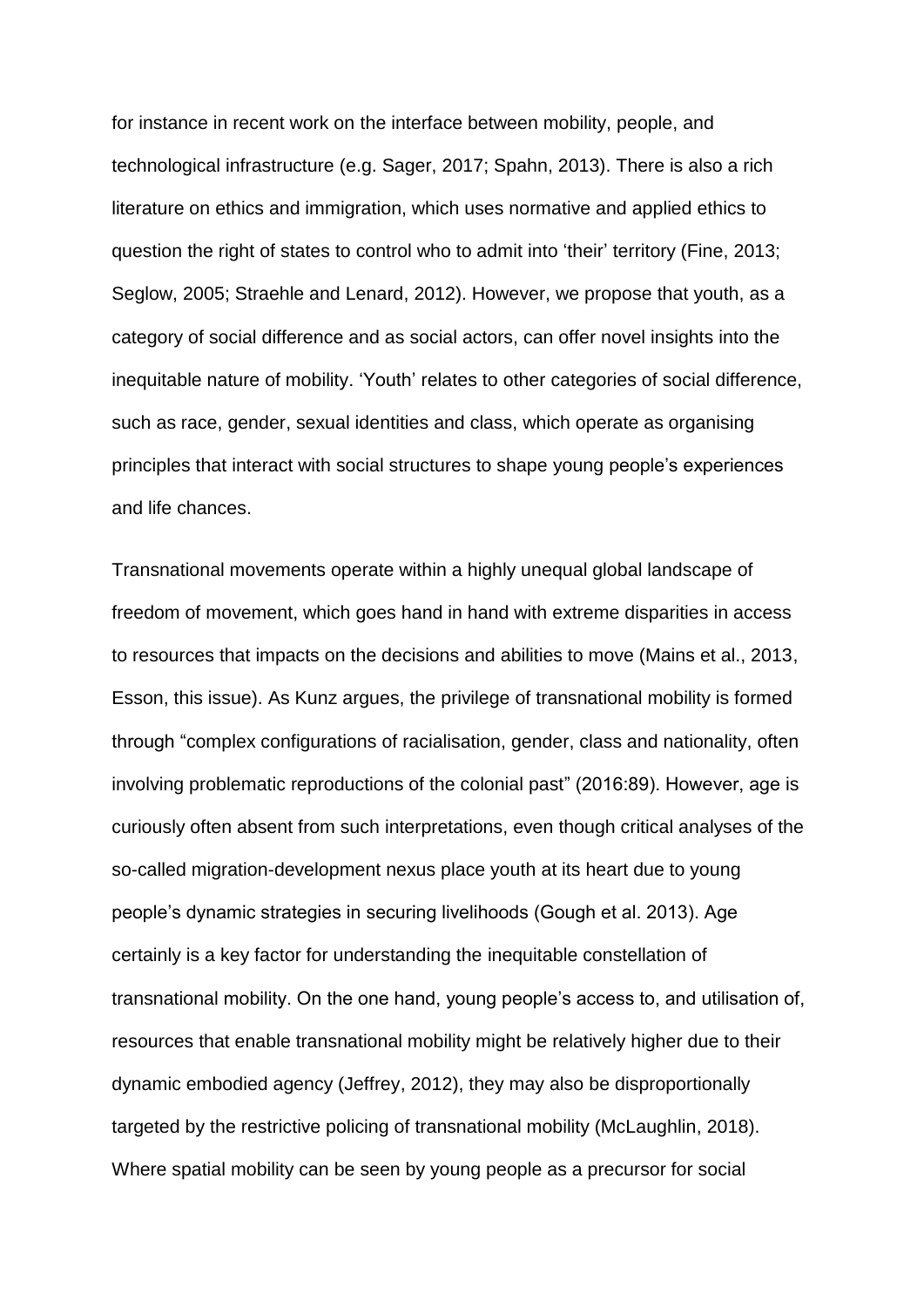mobility (Esson, 2015b), both aspects of mobility are ultimately circumscribed by a nexus of post-colonial and neoliberal regimes that curb global movement as well as access to economic resources and political liberties. Critical analyses of how such inequitable regimes lead to young people's mobility being read and governed have the capacity to advance theorical discussion of concepts such as 'agency' (Esson, this issue).

This global inequity operates under firmly entrenched contours of power and within complex networks of actors and migration management regimes, but its outcomes are not fixed. Indeed, there are cases of severe ruptures to mobility regimes and youth play a prominent role in those, as facilitators of change as well as the key subjects of the regulatory responses. One such example is the lifting of movement restrictions in Europe after the fall of the Iron Curtain. It was young people from Eastern Europe who took most advantage of the new opportunities of indeterminate intra-European migration (Burrell, 2009; King and Williams, 2018), but it is also mainly young people who will be impacted by the forthcoming ruptures of Brexit (Lulle et al. 2018), and other populist attempts to restrict intra-European mobility. Another example is the mobility triggered by climate change and environmental injustice, in which young people play a key role because of being knowledgeable about environmental threats and opportunities to move (Hugo, 2016) but also as targets of family expectations and strategic governmental arrangements to mitigate the impacts of environmental change (Baez et al, 2017). In both examples, access to resources to move and the pressure to move are changing drastically, and the inequities of these shifting arrangements and settings most prominently impact on young people.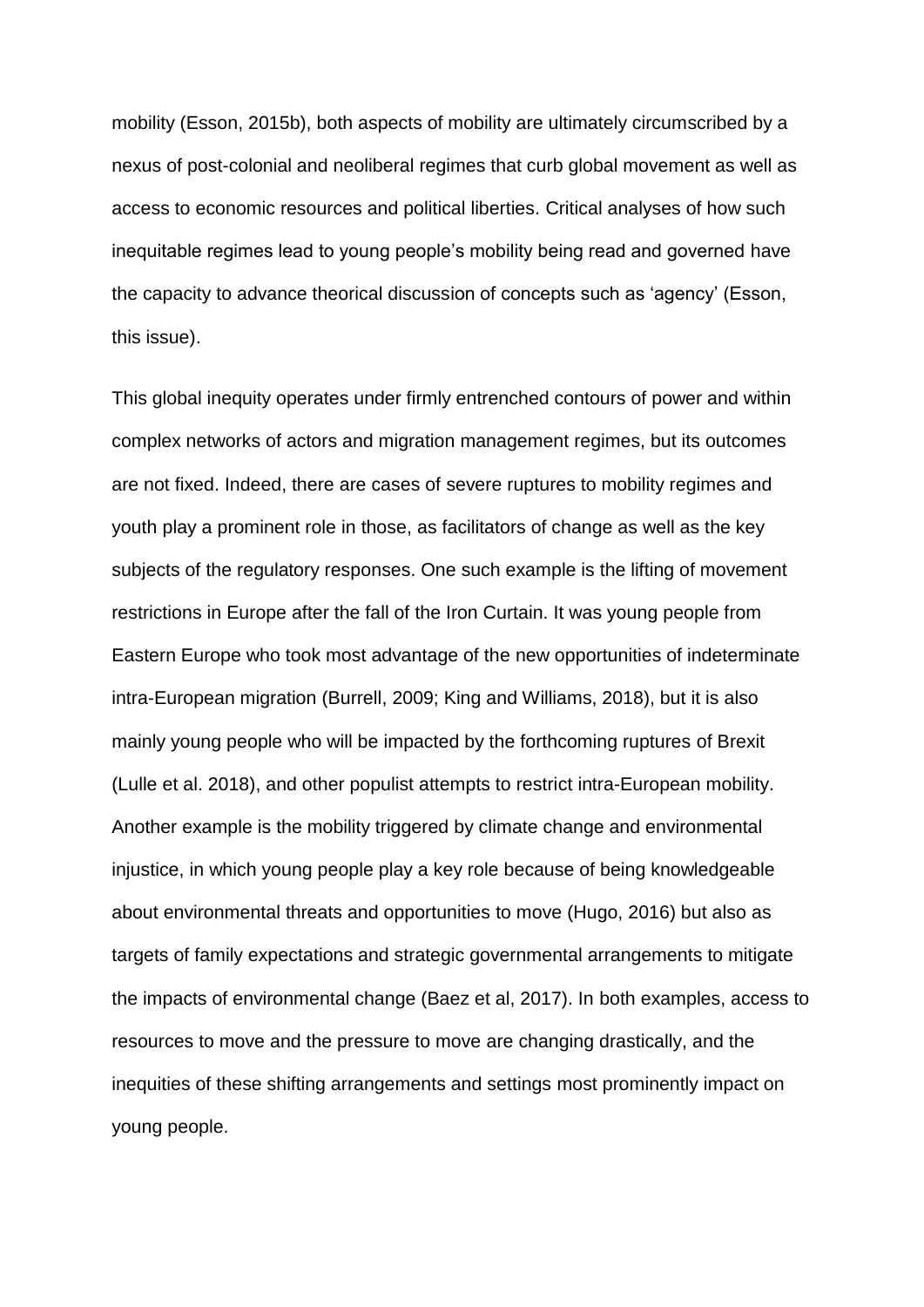Youth are also centrally placed in inequities *within* countries, such as around the regional differentiations in resources to move (Azaola, 2010; Brown et al., 2017) or as subjects of multiple marginalisation, structural violence and socio-spatial injustice (Winton 2016). Papers in this special issue (Ní Laoire; Esson) suggest that transnational mobility should be understood in relation to other spatio-temporal patterns of mobility, such as the regional or everyday. This is because the management, coercion or policing of the mobility of some bodies unfolds from inequities within individual countries, through intersections of youth, gender, sexual identities, race and class (see also Collins et al. 2013). Examples include the surveillance policies that normalise the interrogation of non-White bodies in airport controls (Cole and Maisuria 2007), or familial strategies to encourage and facilitate the gendered movement of young people in response to economic opportunities (Bylander 2015; Punch 2015). Thus, examining young people's transnational mobilities brings to the fore - and advances - an analysis of the way inequities mobilise and immobilise particular bodies across space and time.

### **Temporality**

A recognition of the emotional and inequitable dynamics within processes of mobility and the life-course reveals that temporality is virtually inseparable from discussions of both youth and migration. 'The temporal' denotes multiple facets of time: as a lived experience, as normatively ordered and ordering, as symbolically invoked, as a resource or a burden, as central to subjective biographies and social ideas of the lifecourse, as never universally experienced, and always entangled with the spatial (Cwerner, 2001, Griffiths et al. 2013, Page et al. 2017). Scholarship on youth and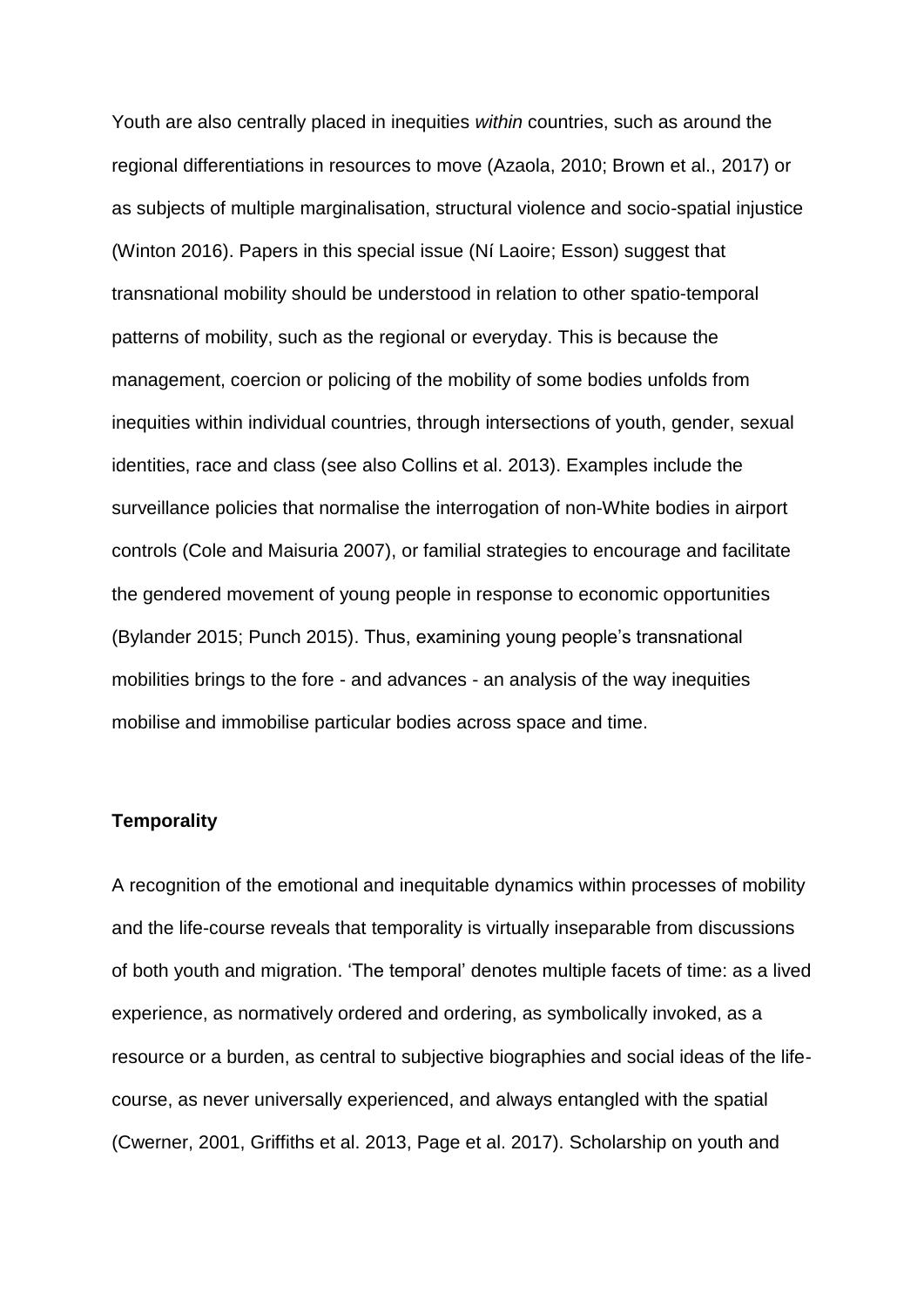migration have questioned linear temporalities. Migration is no longer understood as a singular journey towards settlement, but rather an open-ended process. One that may include physical, emotional and social experiences of diversion, repetition, stasis and leaps forward (Kleist, 2018), and be shaped by collective pasts and future hopes. Youth is understood not as a defined stage in a linear 'development' from childhood to adulthood, but as an unstable and fluid social status produced by particular 'vital conjunctures' of social events, actions and collective projects (Johnson and Hanks, 2002).

Foregrounding temporality may afford new perspectives on young people's (im)mobilities. Attending to variables such as age at migration, and the frequency, duration and placement within the life-course of local and international moves has been proposed as a way to break out of the (methodologically) nationalist standpoints which plague the use of national, ethnic or 'generational' categorisations, and to reach new insights into the migrant experience (Erdal and Ezzati, 2015; van Geel and Mazzucato, 2017). Though we may critique the way that young people are inscribed with being bearers of the imagined future in co-ethnic or nation-building discourses (Mills and Duckett, 2015), this remains a potent social force, as 'it is through children [and young people] that a community's reproduction is actualised' (Coe et al., 2011:2). Papers in this issue (Daniels' et al., Ni Laoire, and Sirriyeh) attest to the way that working with the temporality of intergenerational relations, hopes, fears, fulfilments or frustrations can reveal much about migration drivers, moralities, and projects (Carling et al., 2012; Erdal and Ezzati, 2015; Ni Laoire, 2011).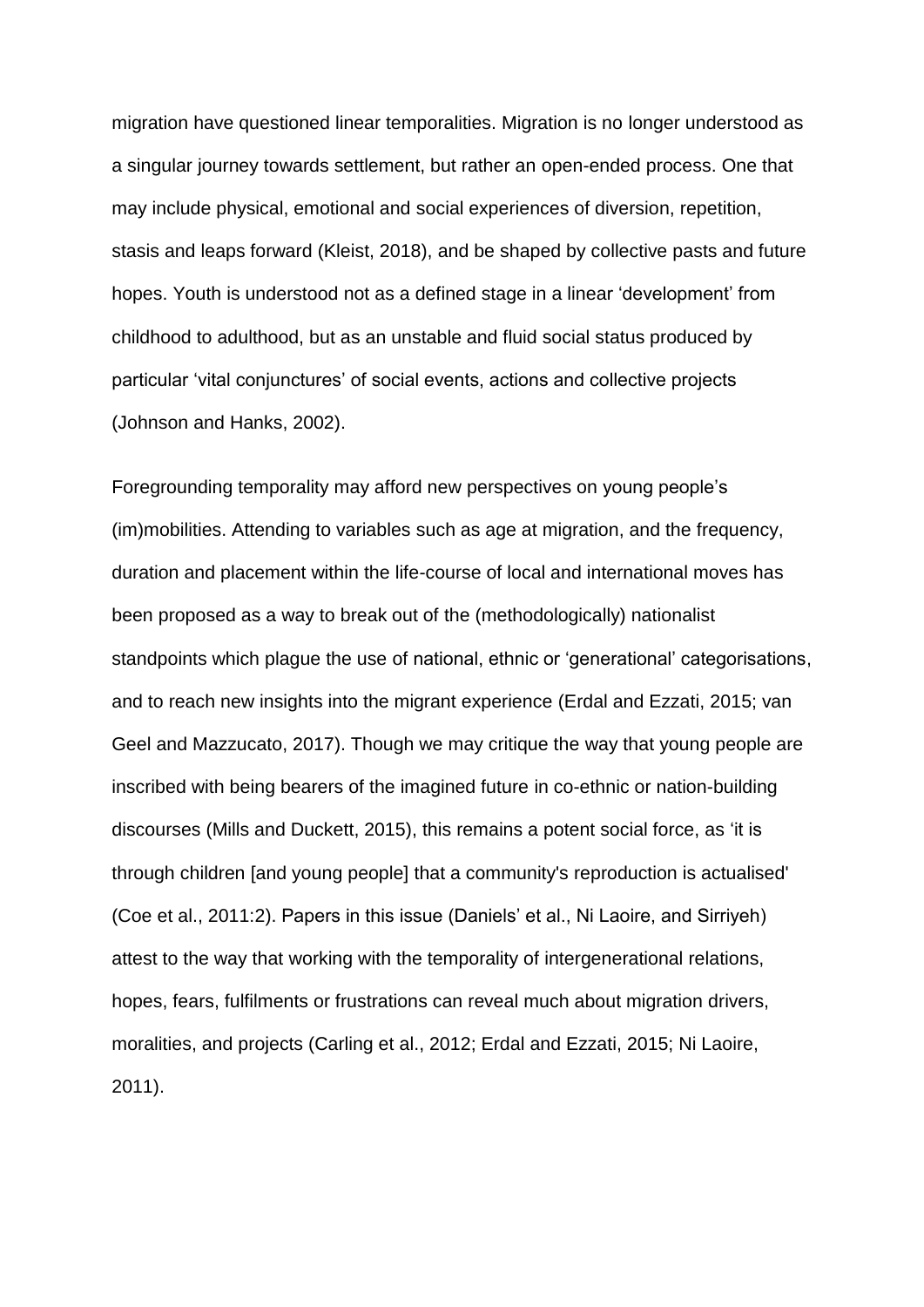Furthermore, temporal perspectives can enhance our understandings of the lived experiences and socio-political contexts surrounding youthful (im)mobilties. Young people's migration desires within and from the Global South have been analysed as a response to 'waithood' (Honwana, 2014) or 'timepass' (Jeffrey, 2010). The sense of 'stuckness' in time in the life-course, surpluses of everyday time, and feeling left out of times of 'progress and modernity' are experienced by many young people, often linked to the devaluation of formal education and unemployment. Such temporal dynamics are produced by structural adjustments and historically-produced global economic inequities (Langevang and Gough, 2009; Esson, 2015a; Mains, 2007). Though freedom of movement is much greater for young people in the Global North, studies highlight also their mobility as a strategy of 'becoming someone', given that mobility bestows the cultural capital of being a modern, flexible, individualised subject (Eriksson, 2017; Frandberg, 2015, Cranston, this issue). This underlines that normative (though socio-culturally varied) ideas of progress through the time of the life-course remain central to producing youthful aspirations to mobility, though mobility may also represent 'being a modern youth' for a liminal period and be engaged to 'delay' as well as 'accelerate' becoming adult (Eriksson, 2017; Ungruhe, 2010; Franberg, 2015).

Rich work on migration and temporality also underscores how temporality is part of the politics surrounding migration and young lives. Discourses of temporal sameness and difference are central to the politics of inclusion and exclusion, as migrants and their descendants are often denied identification with the nation and its past (Çağlar, 2016). Time is also a direct mechanism of migration governance – for instance in 'temporary' visa regimes which not only delimit legality, but also construct the desirable migrant as young, self-reliant, and channelled into low paid and flexible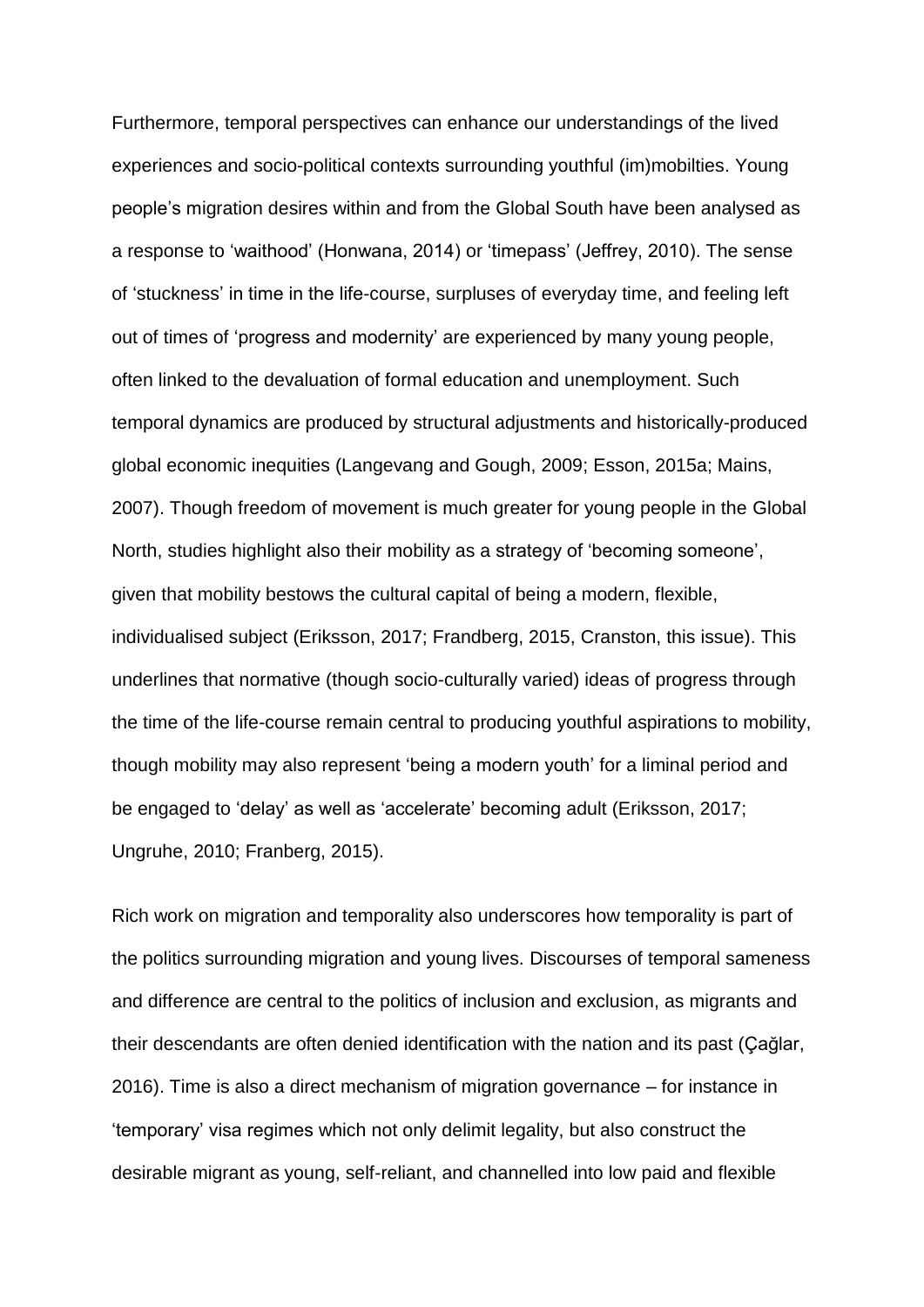labour. The precarity of these conditions is felt in embodied temporalities such as the work rhythms of long or nocturnal hours (Robertson, 2014, Kwon, 2018). Several scholars write evocatively of temporal uncertainty as 'a source of anguish and a tool of governmentality' (Griffiths, 2014, 2005), such as the way asylum seekers may face the 'sticky' or 'suspended' times of chronic waiting or indefinite detention, in paradoxical co-existence with the 'frenzied time' of deportation or visa requirements (Griffiths, 2014). For communities with precarious or undocumented status, the possibility of deportation extends through time in anxious anticipations and aftershocks (Drotbohm and Hasselberg, 2015; Boehm, 2009).

There is greater scope to put this rich literature on temporality and migration into closer conversation with work on youth. Some scholars have begun to do so, such as those examining how the transition out of public schooling in the US may entail 'learning to be illegal'. Undocumented youth in the US face legal blockages to employment, higher education and independence through restricted automobility, which results in a sense of being 'cut off from the futures they have been raised to expect' (Gonzalez, 2011, 616). Even where legal status is not a problem, wellintentioned spaces of 'integration' can lead to a sense of 'stuckness' for newly arrived young migrants. For instance, for young people required to undertake introductory language courses in Sweden repeatedly, disappointments around educational progress are exacerbated by the homogeneity of chronological age in schooling, and result in feelings of demotivation and being 'out of line' with the temporalities of those their own age in mainstream Swedish society (Nilsson Folke, 2017). Furthermore, young migrants may experience disorientation and difficulty around the differential availability of state support when they cross the hard temporal line between legally defined 'childhood' and adulthood (cf. Daniels et al., this issue).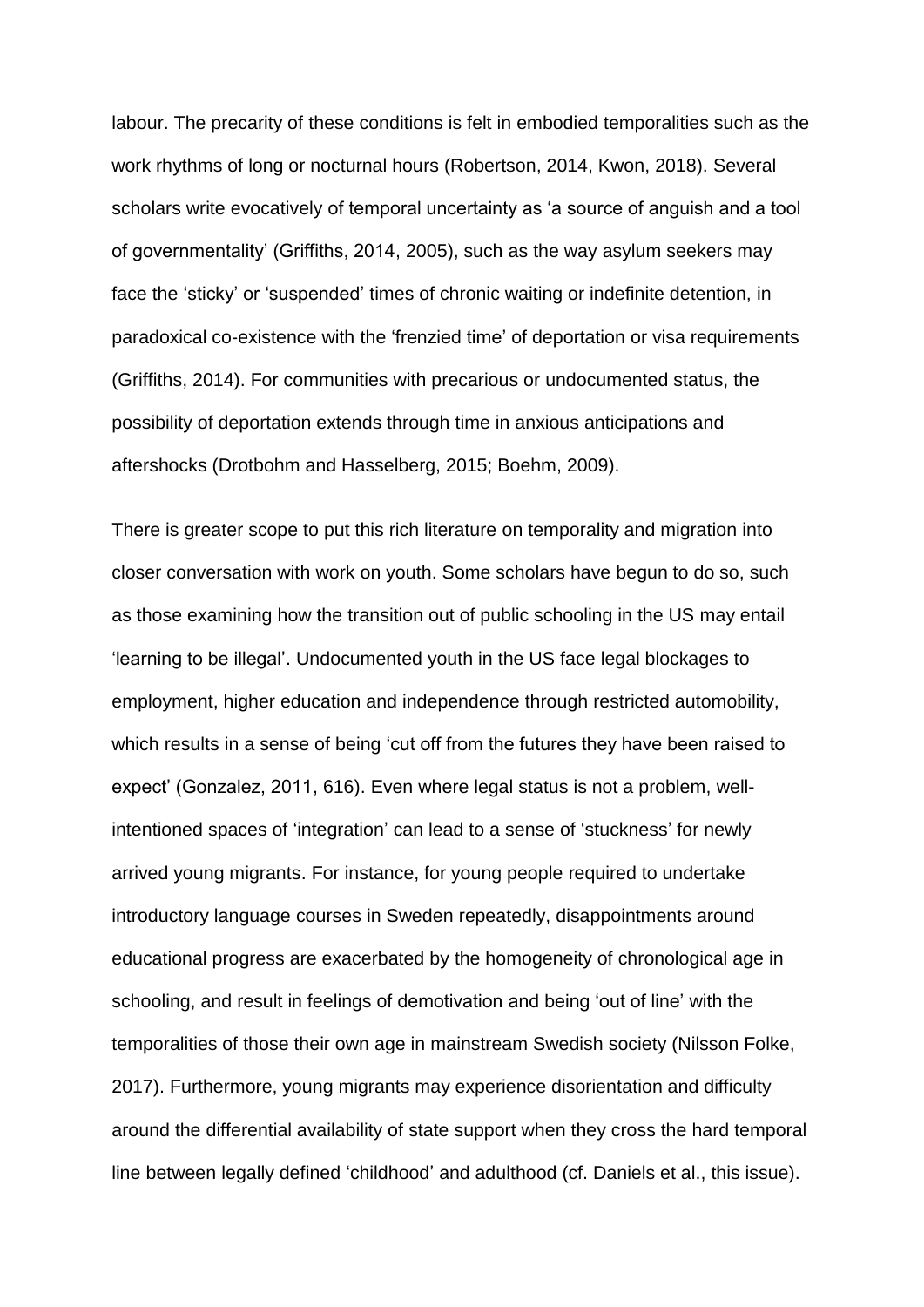In summary, this editorial and special issue aim to highlight that emotion, inequity and temporality are fruitful thematics through which to advance analysis of youth and transnational mobility. We call for further explorations to be made of the *multiple*  temporalities and emotions of youth and transnational mobility - beyond waiting and stuckness, or imagined hopes and futures. Furthermore, we contend that in considering how pasts, presents and futures are folded into one another in experiences of mobility and the life course (Page et al., 2017), work on transnational youth mobilities can be well positioned to extend scholarship on the dialectical nature of structure and agency. For instance, young people's aspirations to migrate may be conceived as desires that emerge and circulate through social and discursive assemblages (Carling and Collins, 2018; Collins, 2018), highlighting the situated, networked and partial nature of human agency. In closing, our conceptualisation of migrants' and young people's lives as constantly unfolding and becoming, shaped through connections to place, real and imagined, in dreams and memories (Shubin, 2015; Worth, 2009), moves academic debates towards an understanding of subjectivity in which materiality and emotion become central – but do so while being informed by questions of justice and inequity.

#### **References**

Adey, P. (2006). If mobility is everything then it is nothing: towards a relational politics of (im)mobilities. Mobilities, 1(1), 75-94. DOI: 10.1080/17450100500489080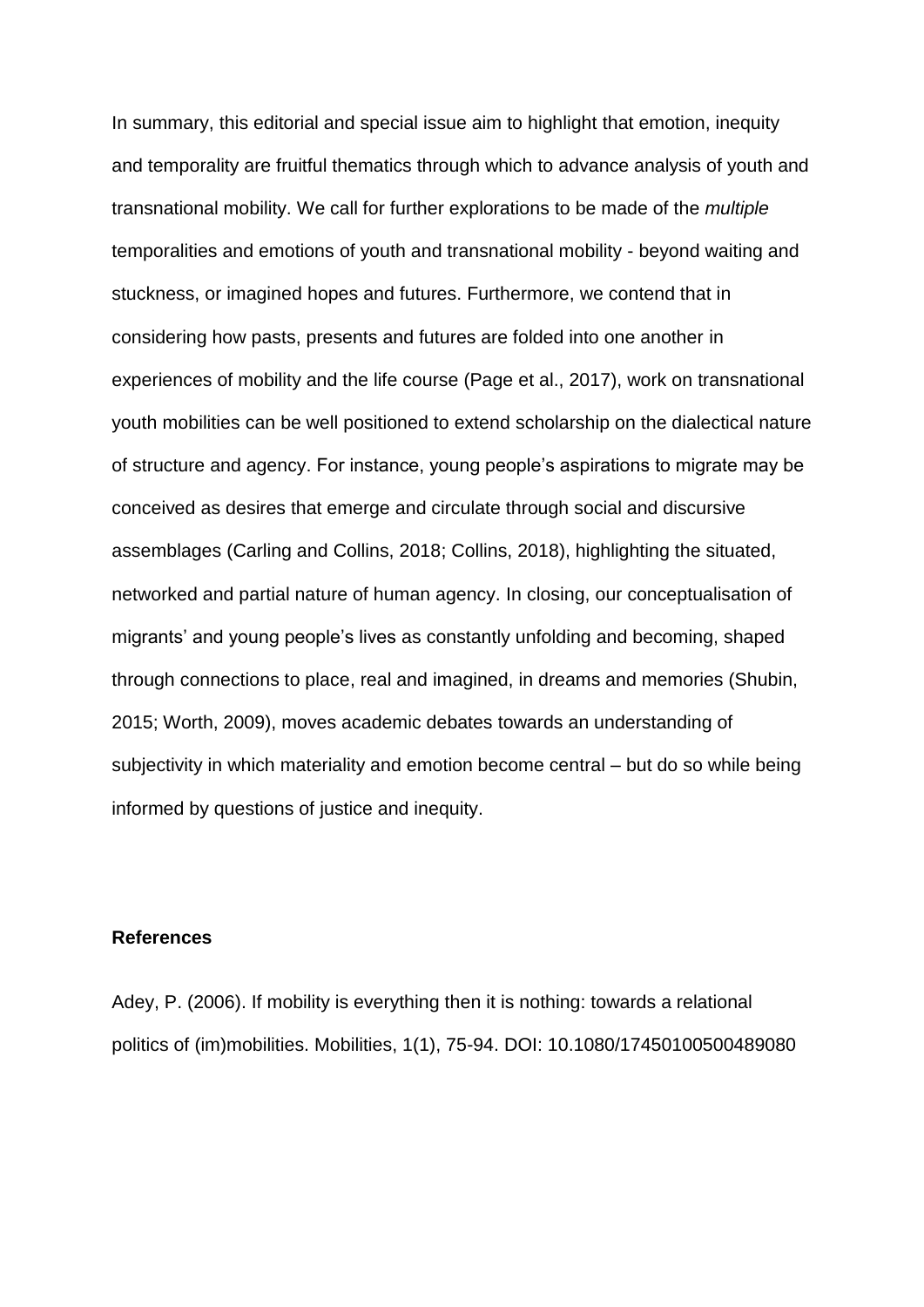Ansell, N. (2009). Childhood and the politics of scale: descaling children's geographies? Progress in Human Geography, 33(2), 190 - 209. DOI: 10.1177/0309132508090980

Azaola, M.C. (2012). Becoming a migrant: aspirations of youths during their transition to adulthood in rural Mexico. Journal of Youth Studies, 15(7), 875-889. DOI: 10.1080/13676261.2012.677813

Baez, J., Caruso, G., Mueller, V. & Niu, C. (2017). Droughts augment youth migration in Northern Latin America and the Caribbean. Climatic Change, 140(3-4), 423-435. DOI: 10.1007/s10584-016-1863-2

Bailey, A. J. (2009). Population geography: lifecourse matters. Progress in Human Geography, 33(3), 407-418. DOI: 10.1177/0309132508096355

Baldassar, L. (2015). Guilty feelings and the guilt trip: Emotions and motivation in migration and transnational caregiving. Emotion, Space and Society, 16, 81-89. DOI: 10.1016/j.emospa.2014.09.003

Bauböck, R. (2009). The rights and duties of external citizenship. Citizenship Studies, 13(5), 475-499. DOI: 10.1080/13621020903174647

Barker, J., Kraftl, P., Horton, J., Tucker, F. (2009). The road less travelled – new directions in children's and young people's mobility. Mobilities, 4(1), 1-10. DOI: 10.1080/17450100802657939

Beazley, H., Butt, L., Ball, J. (2018) 'Like it, don't like it, you have to like it': children's emotional responses to the absence of transnational migrant parents in Lombok,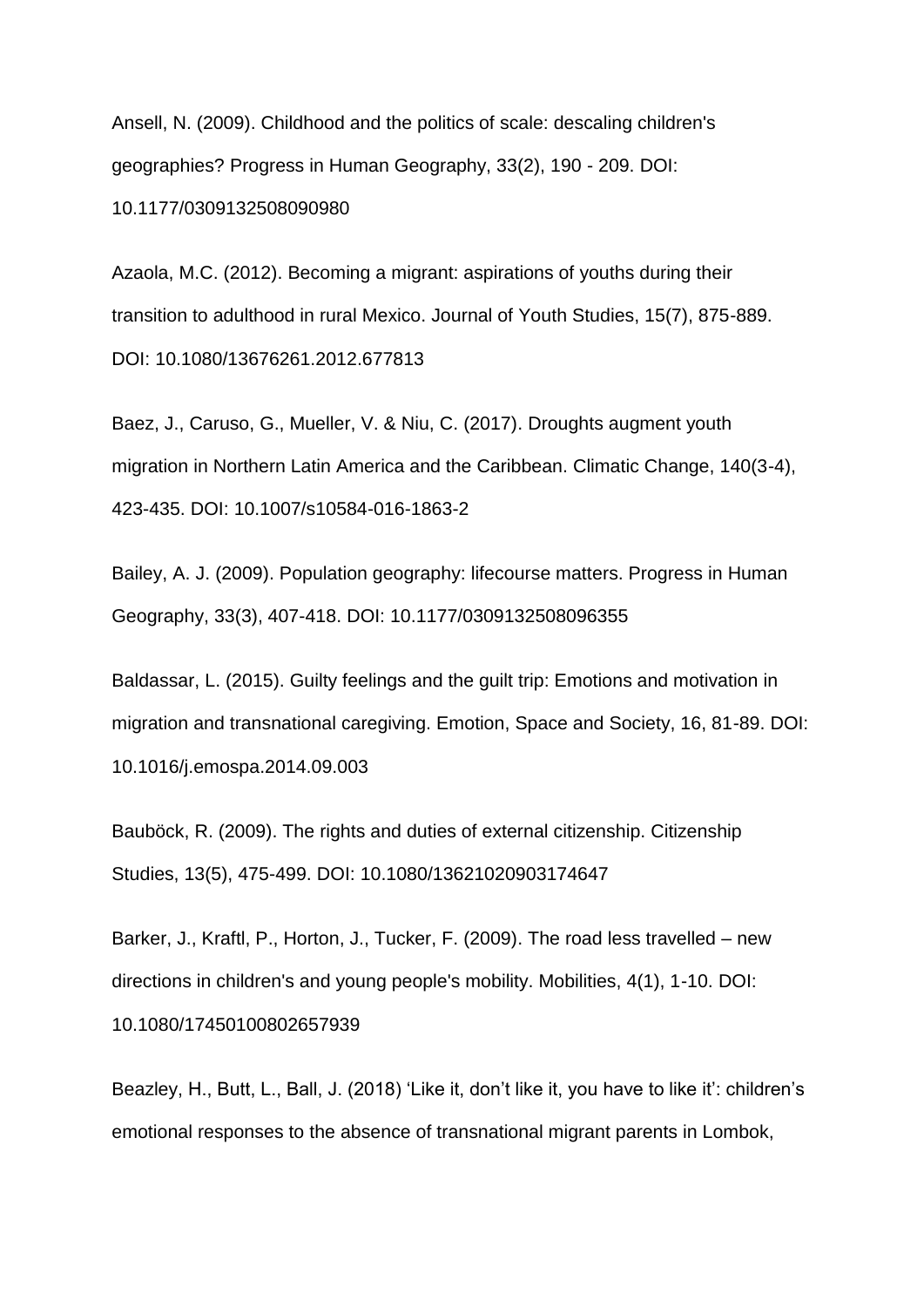Indonesia. Children's Geographies, 16(6), 591-603. DOI: 10.1080/14733285.2017.1407405

Blazek, M., Windram-Geddes, M. (2013). Editorial: Thinking and doing children's emotional geographies. Emotion, Space and Society, 9, 1-3. DOI:

10.1016/j.emospa.2013.07.006

Boccagni, P., Baldassar, L. (2015). Emotions on the move: Mapping the emergent field of emotion and migration. Emotion, Space and Society, 16, 73-80. DOI: 10.1016/j.emospa.2015.06.009

Boehm, D. A. (2009). "¿Quien Sabe?": Deportation And Temporality Among Transnational Mexicans. Urban Anthropology and Studies of Cultural Systems and World Economic Development, 38(2/3/4), 345–374.

Brown, G. (2011). Emotional geographies of young people's aspirations for adult life. Children's Geographies, 9(1), 7–22. DOI: 10.1080/14733285.2011.540435

Brown, T., Scrase, T.J. & Ganguly-Scrase, R. (2017). Globalised dreams, local constraints: migration and youth aspirations in an Indian regional town. Children's Geographies, 15(5), 531-544. DOI: 10.1080/14733285.2016.1274948

Burrell, K. (2009). Polish Migration to the UK in the 'New' European Union: After 2004. Ashgate, Farnham. DOI: 10.1080/14782804.2011.580927

Burridge, A. (2010). Youth on the line and the No Borders movement. Children's Geographies, 8(4), 401-411. DOI: 10.1080/14733285.2010.511005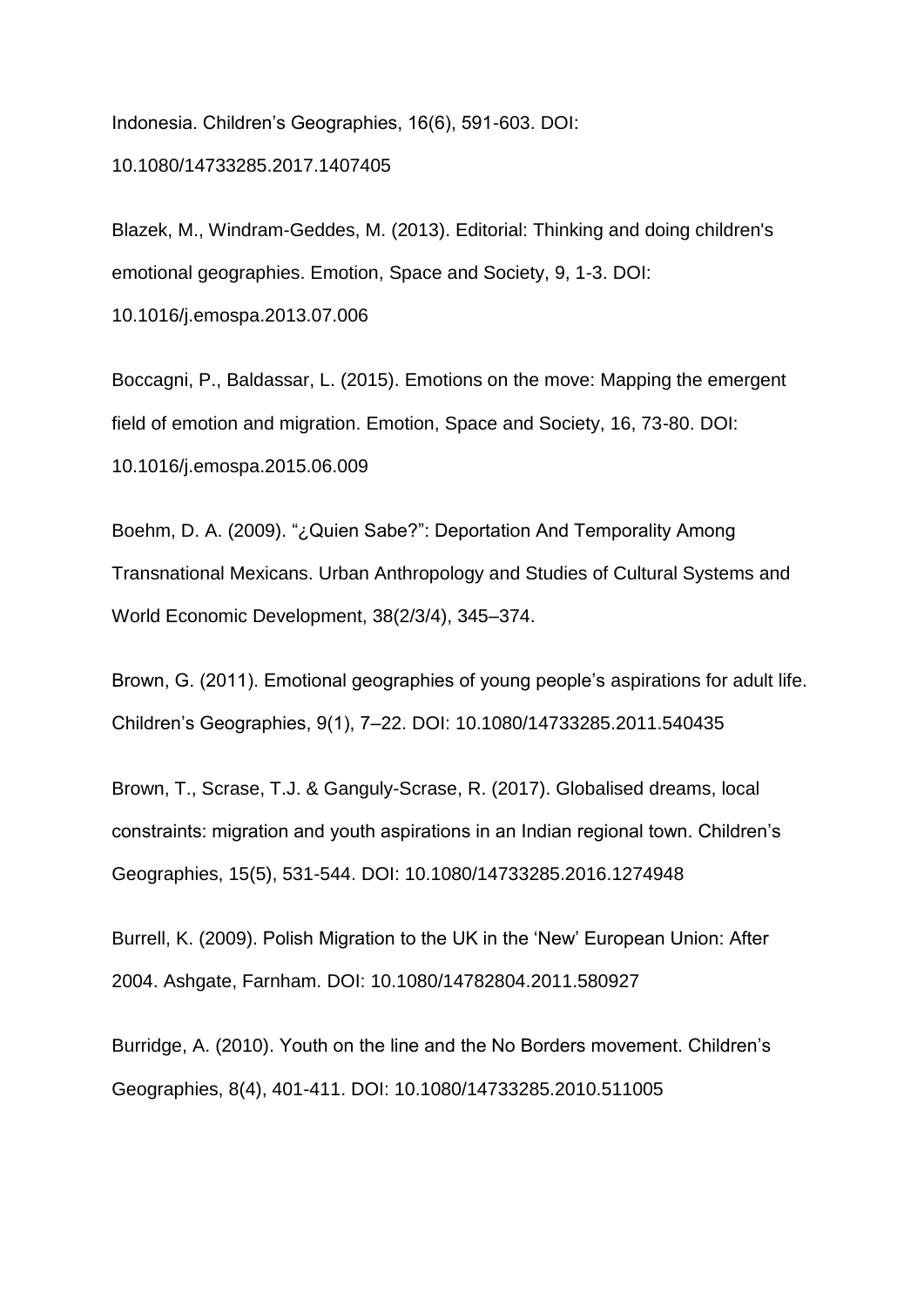Bylander, M. (2015). Contested mobilities: gendered migration pressures among Cambodian youth. Gender, Place and Culture, 22(8), 1124-1140. DOI: 10.1080/0966369X.2014.939154

Çağlar, A. (2016). Still 'migrants' after all those years: foundational mobilities, temporal frames and emplacement of migrants. Journal of Ethnic and Migration Studies, 42(6), 952-969. DOI: 10.1080/1369183X.2015.1126085

Carling, J., & Collins, F. (2018). Aspiration, desire and drivers of migration. Journal of Ethnic and Migration Studies, 44(6), 909–926. DOI:

10.1080/1369183X.2017.1384134

Carling, J., Menjívar, C., & Schmalzbauer, L. (2012). Central themes in the study of transnational parenthood. Journal of Ethnic and Migration Studies, 38(2), 191-217. DOI: 10.1080/1369183X.2012.646417

Chakraborty, K. & Thambiah, S. (2018). Children and young people's emotions of migration across Asia. Children's Geographies, 16(6), 583-590. DOI: 10.1080/14733285.2018.1503231

Cheung Judge, R. (2015). Emotion, Volunteer-Tourism and Marginalised Youth. In: Blazek M., Kraftl P. (eds) Children's Emotions in Policy and Practice: Mapping and Making Spaces of Childhood. Palgrave Macmillan, London

Coe, C., Reynolds, R. R., Boehm, D. A., Hess, J. M., & Rae-Espinoza, H. (2011). Everyday Ruptures: Children, Youth, and Migration in Global Perspective. Vanderbilt University Press.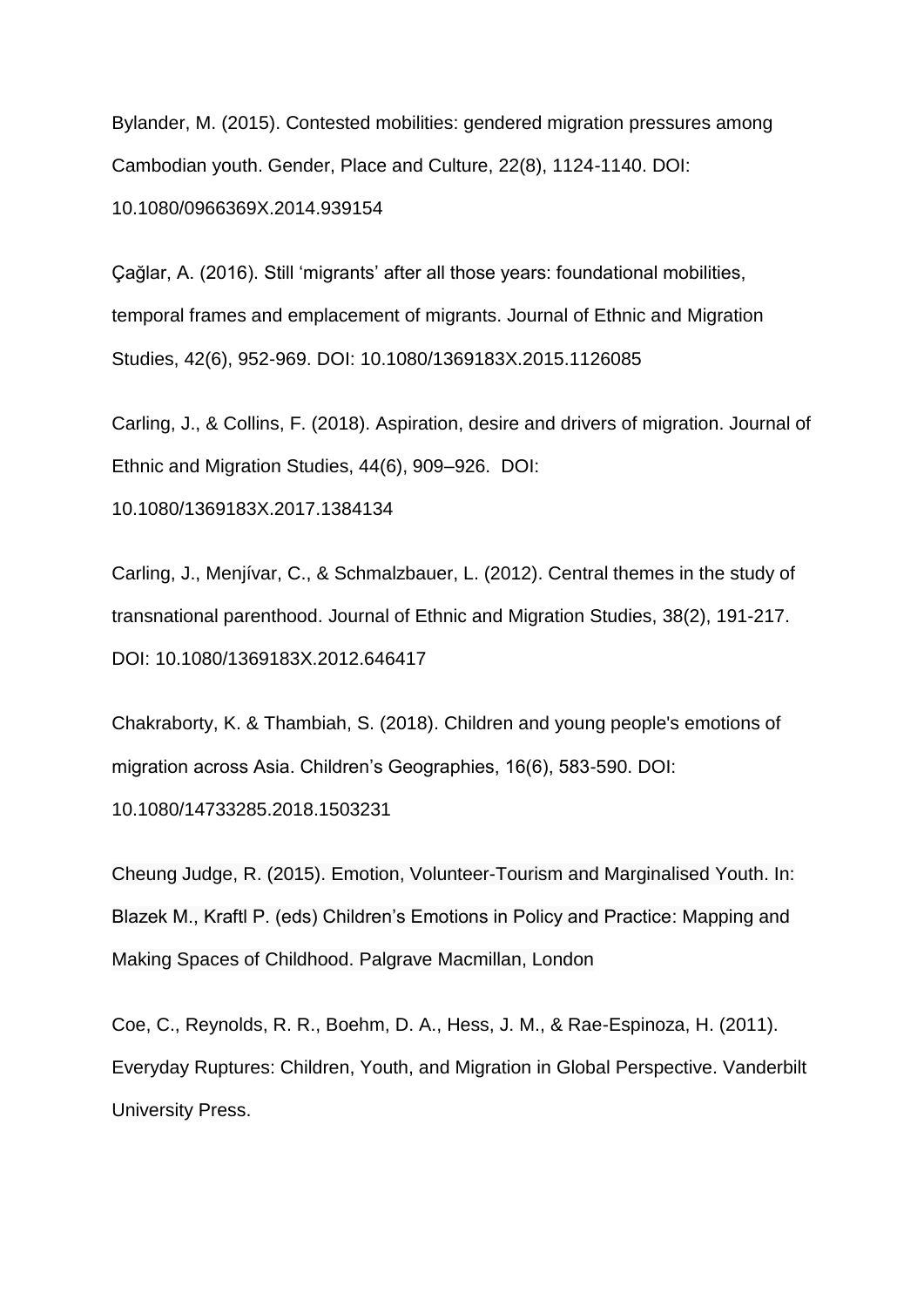Cole, M. & Maisuiria, A. (2007). 'Shut the f\*\*\* up', 'you have no rights here': Critical Race Theory and Racialisation in post-7/7 racist Britain. Journal for Critical Education Policy Studies, 5(1), 94-120.

Collins, F. L. (2018). Desire as a theory for migration studies: temporality, assemblage and becoming in the narratives of migrants. Journal of Ethnic and Migration Studies, 44(6), 964–980. DOI: 10.1080/1369183X.2017.1384147

Collins, F.L., Sidhu, R., Lewis, N., Yeoh B.S.A. (2014). Mobility and desire: international students and Asian regionalism in aspirational Singapore. Discourse: Studies in the Cultural Politics of Education, 35(5), 661-676. DOI: 10.1080/01596306.2014.921996

Collins, R., Esson, J., O'Neill Gutierrez, C., & Adekunle, A. (2013). Youth in motion: Spatialising youth movement (s) in the social sciences. Children's Geographies, 11(3), 369-376. DOI: 10.1080/14733285.2013.779840

Conradson, D., McKay, D. (2007). Translocal subjectivities: mobility, connection, emotion. Mobilities, 2(2), 167-174. DOI: 10.1080/17450100701381524

Cresswell, T. (2010). Towards a politics of mobility. Environment and Planning D: Society and Space, 28 (1), 17-31. DOI: 10.1068/d11407

Crivello, G. (2015). 'There's no future here': The time and place of children's migration aspirations in Peru. Geoforum, 62, 38-46. DOI: 10.1016/j.geoforum.2015.03.016

Cwerner, S. B. (2001). The Times of Migration. Journal of Ethnic and Migration Studies, 27(1), 7–36. DOI: 10.1080/13691830125283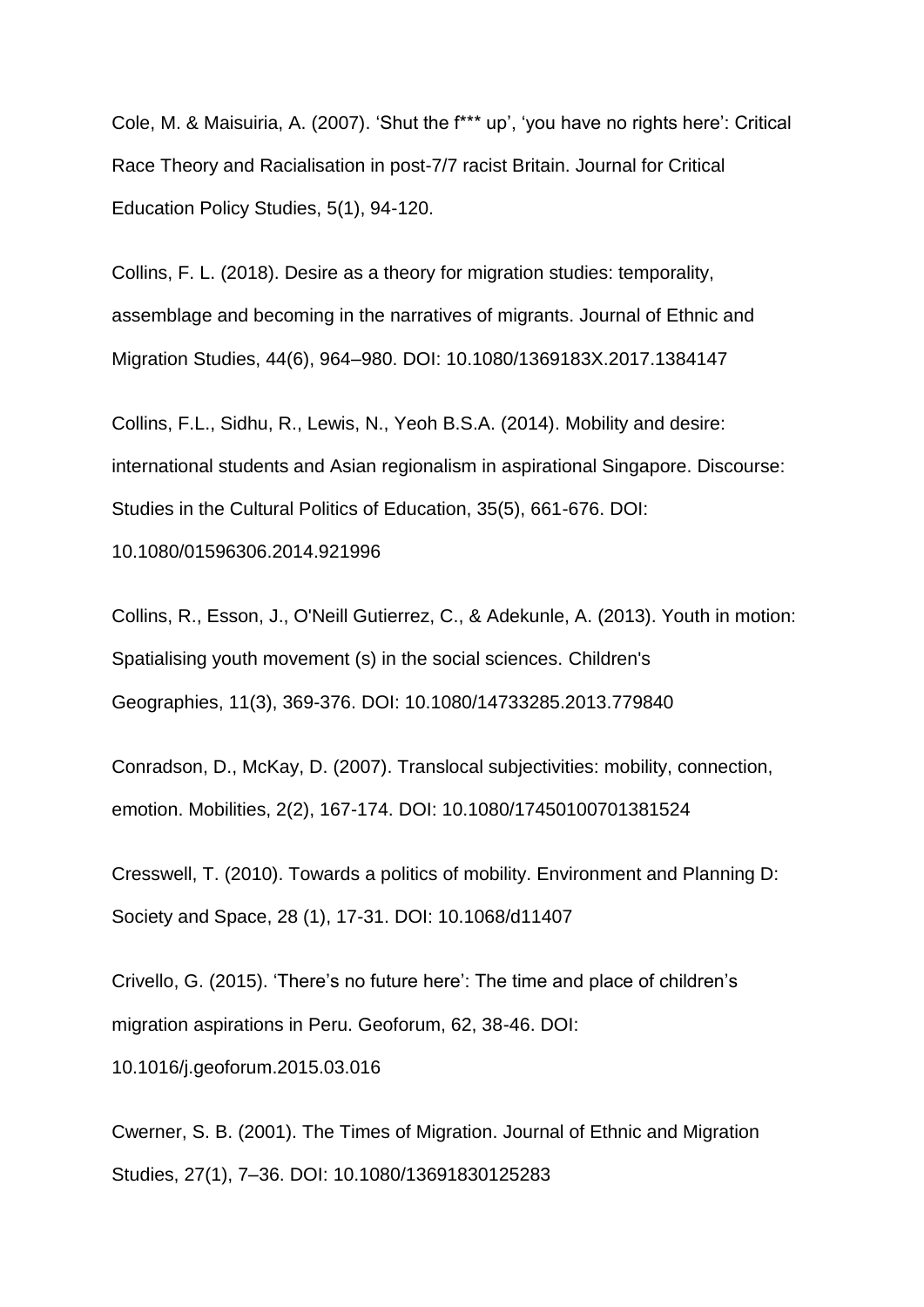Danic, I. (2012). The everyday occupation of space by teenagers in a deprived neighbourhood: conflict without mobilisation. Population, Space and Place, 18(5), 659-668. DOI: 10.1002/psp.1701

Datta, A. (2018). Pride and shame in the city: young people's experiences of rural– urban migration in India. Children's Geographies, 16(6), 654-665. DOI: 10.1080/14733285.2018.1495317

Drotbohm, H., & Hasselberg, I. (2015). Deportation, Anxiety, Justice: New Ethnographic Perspectives. Journal of Ethnic and Migration Studies, 41(4), 551–562. DOI: 10.1080/1369183X.2014.957171

Erdal, M. B., & Ezzati, R. (2015). 'Where are you from' or 'when did you come'? Temporal dimensions in migrants' reflections about settlement and return. Ethnic and Racial Studies, 38(7), 1202–1217. DOI: 10.1080/01419870.2014.971041

Eriksson, M. (2017). Narratives of Mobility and Modernity: Representations of Places and People Among Young Adults in Sweden. Population, Space and Place, 23(2), e2002. DOI: 10.1002/psp.2002

Esson, J. (2015a). Escape to victory: Development, youth entrepreneurship and the migration of Ghanaian footballers. Geoforum, 64, 47-55. DOI: 10.1016/j.geoforum.2015.06.005

Esson, J. (2015b). You have to try your luck: male Ghanaian youth and the uncertainty of football migration. Environment and Planning A, 47(6), 1383-1397. DOI: 0.1177/0308518X15594920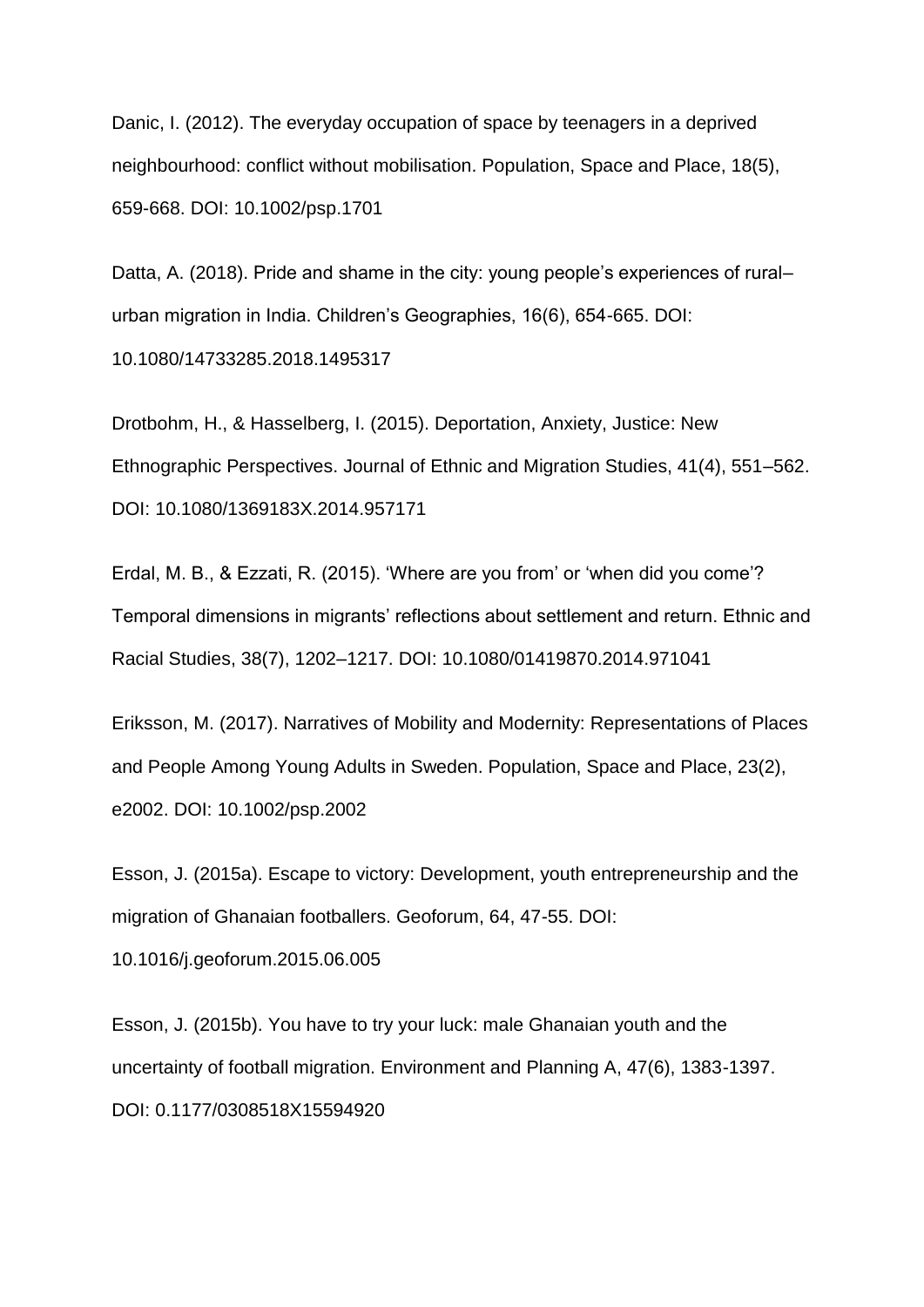Evans, R. (2011). Young caregiving and HIV in the UK: caring relationships and mobilities in African migrant families, Population, Space and Place, 17(4), 338-360. DOI: 10.1002/psp.583

Findlay, A.M., King, R., Smith, F.M., Geddes, A., Skeldon, R. (2012). World class? An investigation of globalisation, difference and international student mobility. Transactions of the Institute of British Geographers, 37(1), 118-131. DOI: 10.1111/j.1475-5661.2011.00454.x

Findlay, A., McCollum, D., Coulter, R., Gayle, V. (2015). New mobilities across the life course: a framework for analysing demographically linked drivers of migration. Population, Space and Place, 31(4), 390-402. DOI: 10.1002/psp.1956

Fine, S. (2013). The ethics of immigration: self‐determination and the right to exclude. Philosophy Compass, 8(3), 254-268. DOI: 10.1111/phc3.12019

Francisco-Menchavez, V. (2018). Sukli: uneven exchanges of care work of children left behind in Filipino transnational families. Children's Geographies, 16(6), 604-615. DOI: 10.1080/14733285.2018.1466028

Frändberg, L. (2015). Acceleration or avoidance? The role of temporary moves abroad in the transition to adulthood. Population, Space and Place, 21(6), 553-567. DOI: 10.1002/psp.1851

Gardner, K., & Mand, K. (2012). 'My Away is Here': Place, Emplacement and Mobility amongst British Bengali Children. Journal of Ethnic and Migration Studies, 38(6), 969–986. DOI: 10.1080/1369183X.2012.677177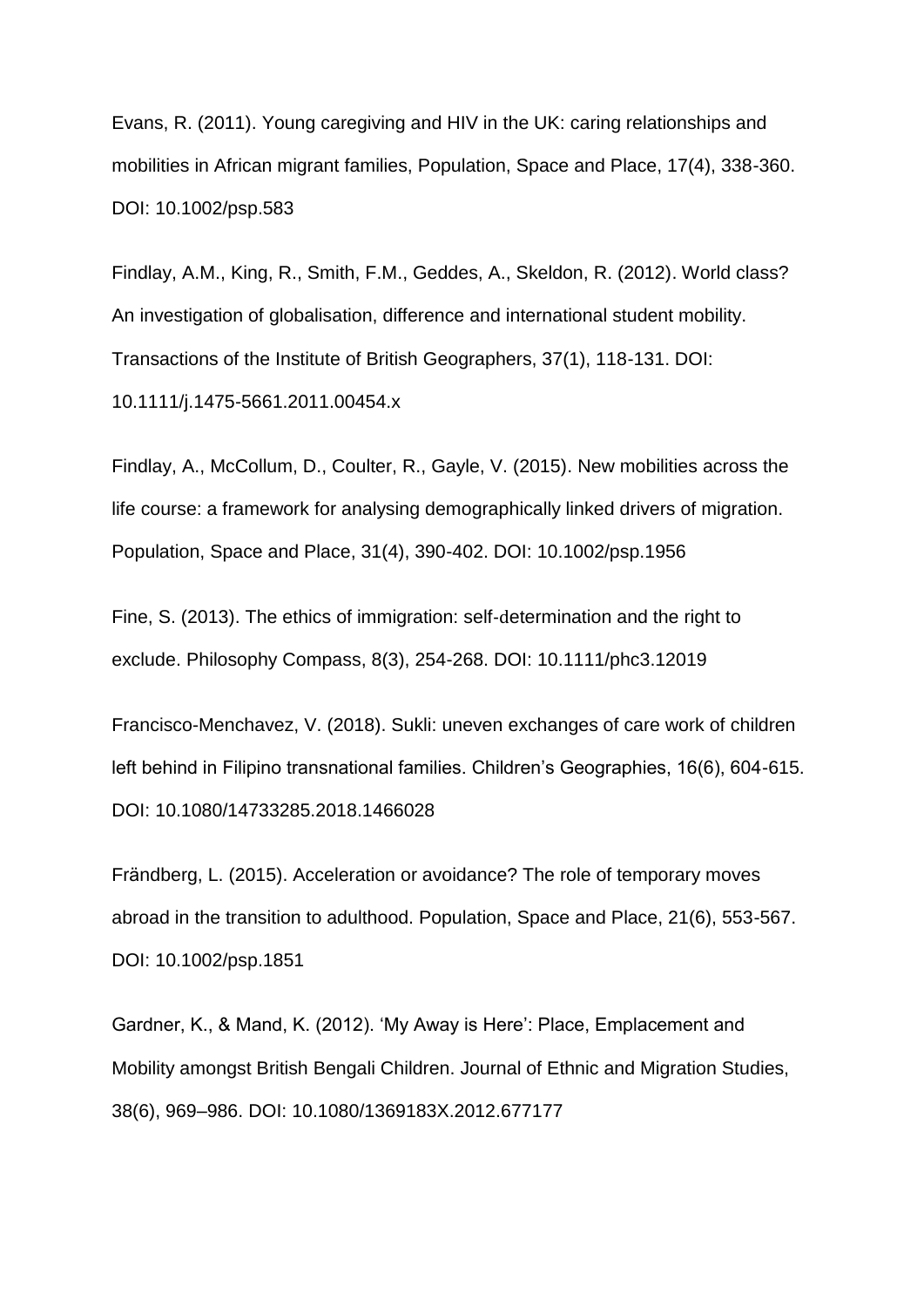Geel, J. van, & Mazzucato, V. (2018). Conceptualising youth mobility trajectories: thinking beyond conventional categories. Journal of Ethnic and Migration Studies, 44(13), 2144–2162. DOI: 10.1080/1369183X.2017.1409107

Gonzales, R. G. (2011). Learning to Be Illegal: Undocumented Youth and Shifting Legal Contexts in the Transition to Adulthood. American Sociological Review, 76(4), 602–619. DOI: 10.1177/0003122411411901

Gough, K.V., Langevang, T., Owusu, G. (2013). Youth employment in a globalising world. International Development Planning Review, 35(2), 91-102. DOI: 10.3828/idpr.2013.7

Griffiths, M. B. E. (2014). Out of Time: The Temporal Uncertainties of Refused Asylum Seekers and Immigration Detainees. Journal of Ethnic and Migration Studies, 40(12), 1991–2009. DOI: 10.1080/1369183X.2014.907737

Griffiths, M., Rogers, A., Anderson, B. (2013). Migration, Time and Temporalities: Review and Prospect. COMPAS Research Resources Paper.

Holt, L., Costello, L. (2011). Beyond otherness: exploring diverse spatialities and mobilities of childhood and youth populations. Population, Space and Place, 17(4), 299-303. DOI: 10.1002/psp.621

Honwana, A. (2014). 'Waithood': Youth Transitions and Social Change. Development and Equity, 28–40.

Hopkins, P., Pain, R. (2007). Geographies of age: thinking relationally. Area, 39(3), 287-294: DOI: 10.1111/j.1475-4762.2007.00750.x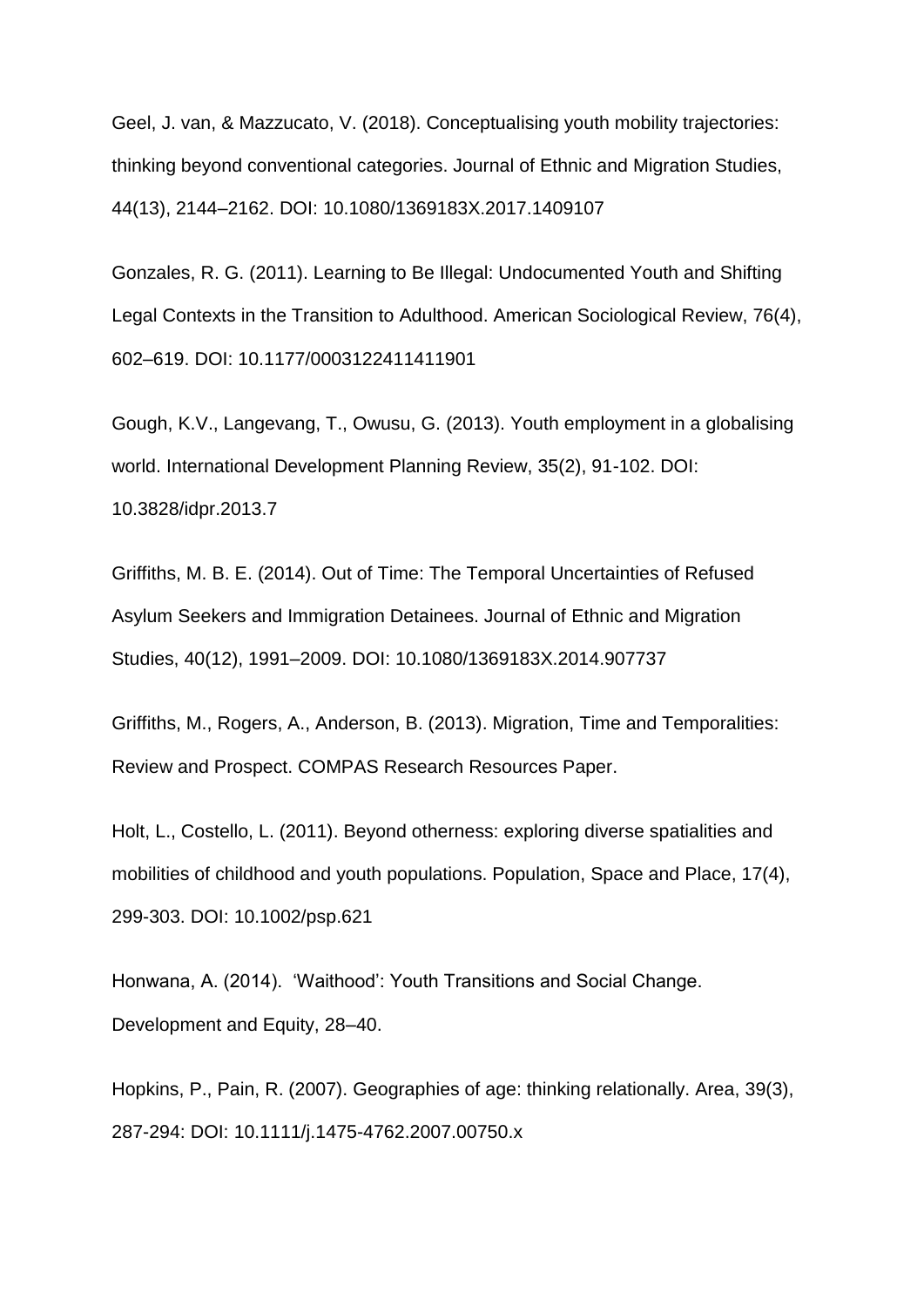Horton, J., Kraftl, P. (2006). What else? some more ways of thinking and doing 'Children's Geographies'. Children's Geographies, 4(1), 69-95. DOI: 0.1080/14733280600577459

Hörschelmann, K. (2015). Divided emotions: children at war. In: Blazek M., Kraftl P. (eds) Children's Emotions in Policy and Practice: Mapping and Making Spaces of Childhood. Palgrave Macmillan, London

Hugo, G. (2011). Future demographic change and its interactions with migration and climate change. Global Environmental Change, 21(S1), S23-S33. DOI:

10.1016/j.gloenvcha.2011.09.008

Jeffrey, C. (2010). Geographies of children and youth I: Eroding maps of life. Progress in Human Geography, 34(4), 496-505. DOI: 10.1177/0309132509348533

Jeffrey, C. (2012). Geographies of children and youth II: Global youth agency. Progress in Human Geography, 36(2), 245-253. DOI: 10.1177/0309132510393316

Jeffrey, C. (2013). Geographies of children and youth III: Alchemists of the revolution? Progress in Human Geography, 37(1), 145-152. DOI:

10.1177/0309132511434902

Johnson-Hanks, J. (2002). On the Limits of Life Stages in Ethnography: Toward a Theory of Vital Conjunctures. American Anthropologist, 104(3), 865–880. DOI: /10.1525/aa.2002.104.3.865

Khan, A.A. (2018). From the peaks and back: mapping the emotions of trans-Himalayan children education migration journeys in Kathmandu, Nepal. Children's Geographies, 16(6), 604-615. DOI: 10.1080/14733285.2018.1479732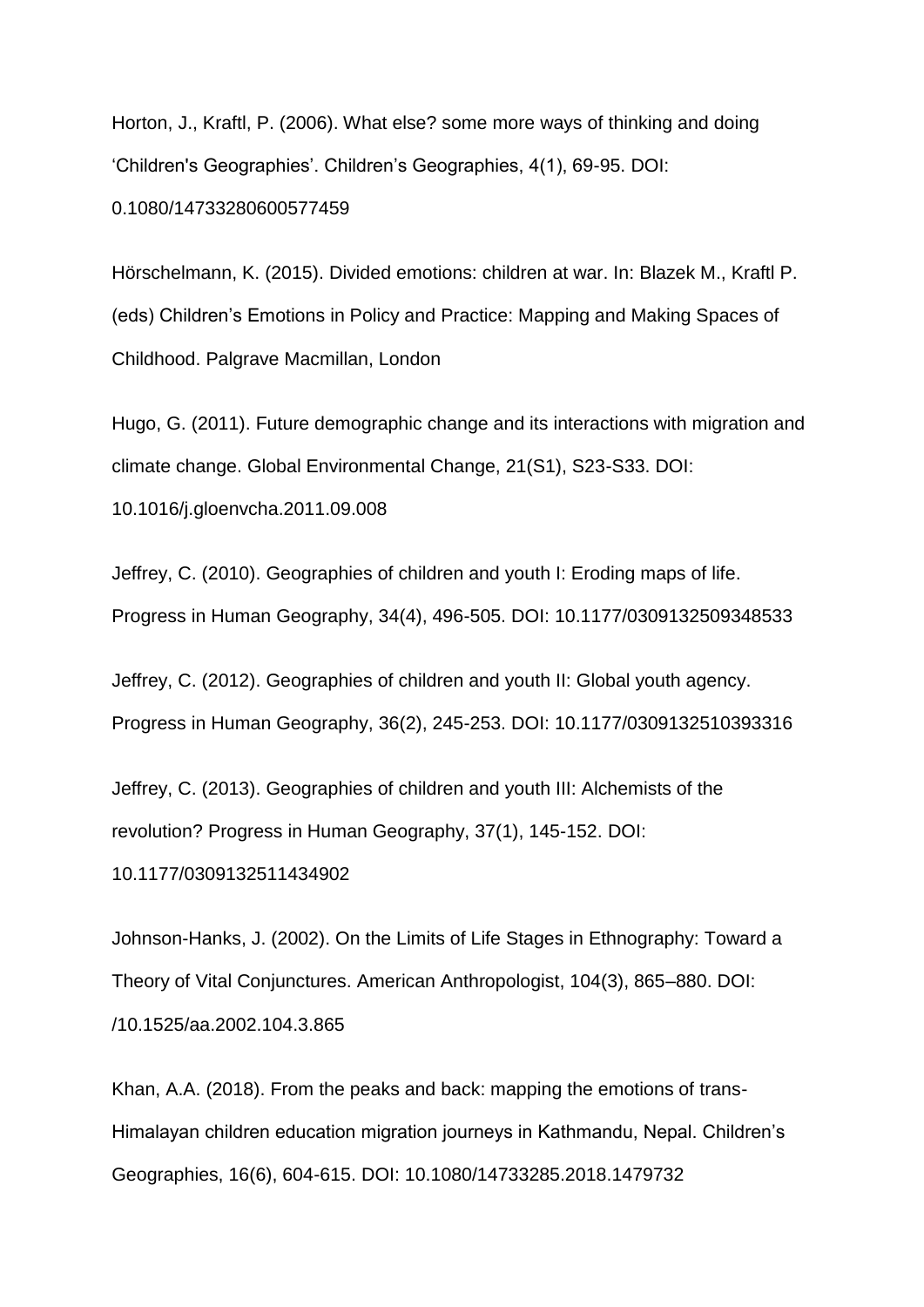King, R. (2012). Geography and migration studies: retrospect and prospect. Population, Space and Place, 18(2), 134-153. DOI: 10.1002/psp.685

Kleist, N. (2018). Trajectories of involuntary return migration to Ghana: Forced relocation processes and post-return life. Geoforum. DOI:

10.1016/j.geoforum.2017.12.005

Kraftl, P. & Blazek, M. (2015). Mapping and making spaces of childhood. In: Blazek M., Kraftl P. (eds) Children's Emotions in Policy and Practice: Mapping and Making Spaces of Childhood. Palgrave Macmillan, London.

Kunz, S. (2016). Privileged mobilities: locating the expatriate in migration scholarship. Geography Compass, 10(3), 89-101. DOI: 10.1111/gec3.12253

Langevang, T., & Gough, K. V. (2009). Surviving through movement: the mobility of urban youth in Ghana. Social & Cultural Geography, 10(7), 741–756. DOI: 10.1080/14649360903205116

Leyshon, M. (2011). The struggle to belong: young people on the move in the countryside. Population, Space and Place, 17(4), 304-325. DOI: 10.1002/psp.580

Lulle, A., King, R., Dvorakova, V. & Szkudlarek, A. (2018). Between disruptions and connections: 'new' EU migrants before and after the Brexit in the UK. Population, Space and Place, 25(1), e2200. DOI: 10.1002/psp.2122

Mains, D. (2007). Neoliberal times: Progress, boredom, and shame among young men in urban Ethiopia. American Ethnologist, 34(4), 659–673. DOI:

10.1525/ae.2007.34.4.659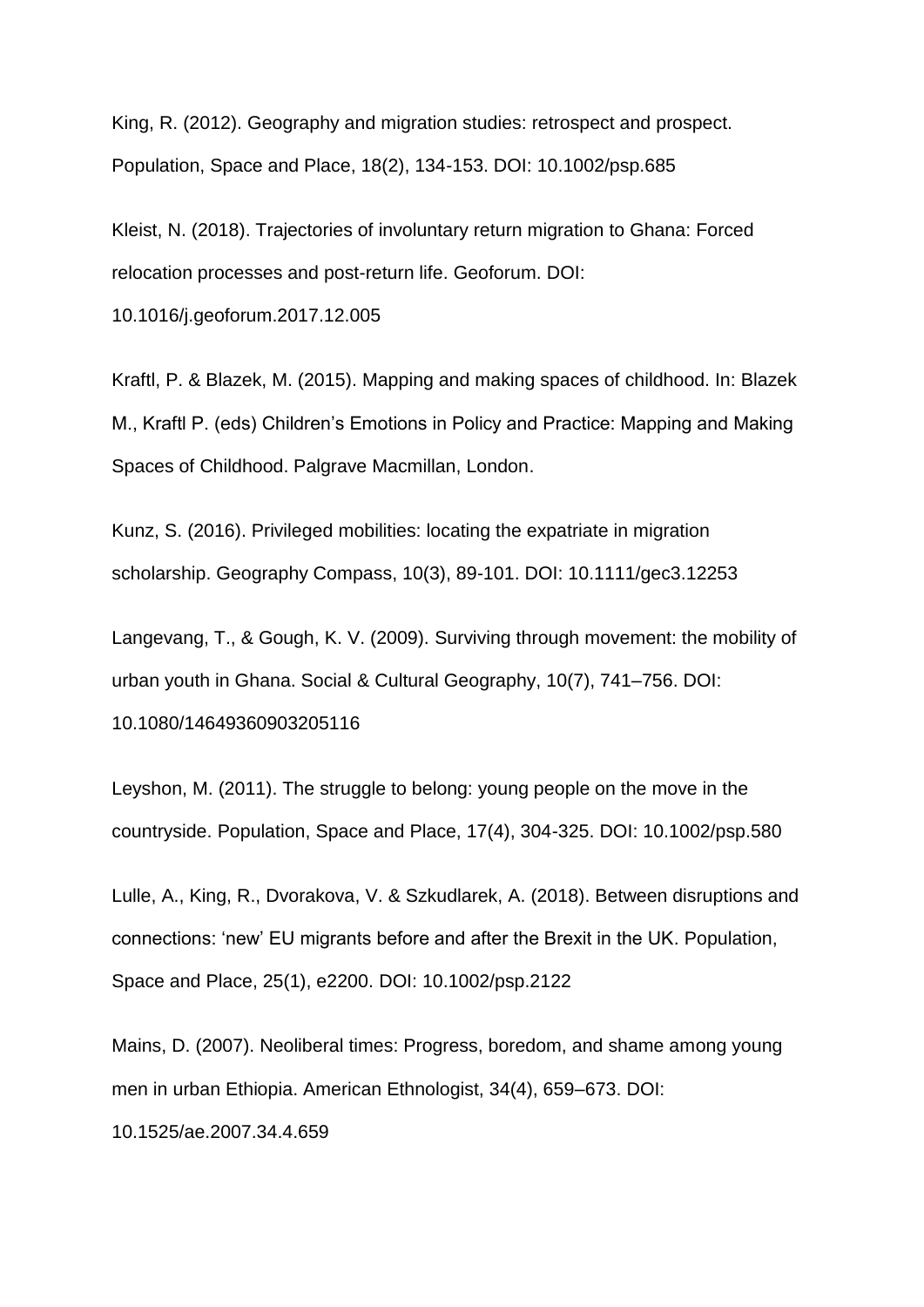Mains, S.P., Gilmartin, M., Cullen, D., Mohammad, R., Tolia-Kelly, D.P., Raghuram, P., Winders, J. (2013). Postcolonial migrations. Social & Cultural Geography, 14(2), 131-144. DOI: 10.1080/14649365.2012.753468

Marcu, S. (2012). Emotions on the move: belonging, sense of place and feelings identities among young Romanian immigrants in Spain. Journal of Youth Studies, 15(2), 207-223. DOI: 10.1080/13676261.2011.630996

McLaughlin, C. (2018). They don't look like children': child asylum-seekers, the Dubs amendment and the politics of childhood. Journal of Ethnic and Migration Studies, 44(11), 1757-1773. DOI: 10.1080/1369183X.2017.1417027

Mills, S., Duckett, J. (2015) Representing, reproducing, and reconfiguring the nation: geographies of youth citizenship and devolution. In: Kallio, K., Mills, S., Skelton, T. (Eds) Geographies of Children and Young People Vol. 7: Politics, Citizenship and Rights. Springer, New York.

Murray, L. & Mand, K. (2013). Travelling near and far: placing children's mobile emotions. Emotion, Space and Society, 9, 72-79. DOI: 0.1016/j.emospa.2013.02.005

Ní Laoire, C. (2000). Conceptualising Irish rural youth migration: a biographical approach. Population, Space and Place, 6(3), 229-243. DOI: 10.1002/1099- 1220(200005/06)6:3<229::AID-IJPG185>3.0.CO;2-R

Ni Laoire, C. (2011). Narratives of 'Innocent Irish Childhoods': Return Migration and Intergenerational Family Dynamics. Journal of Ethnic and Migration Studies, 37(8), 1253–1271. DOI: 10.1080/1369183X.2011.590928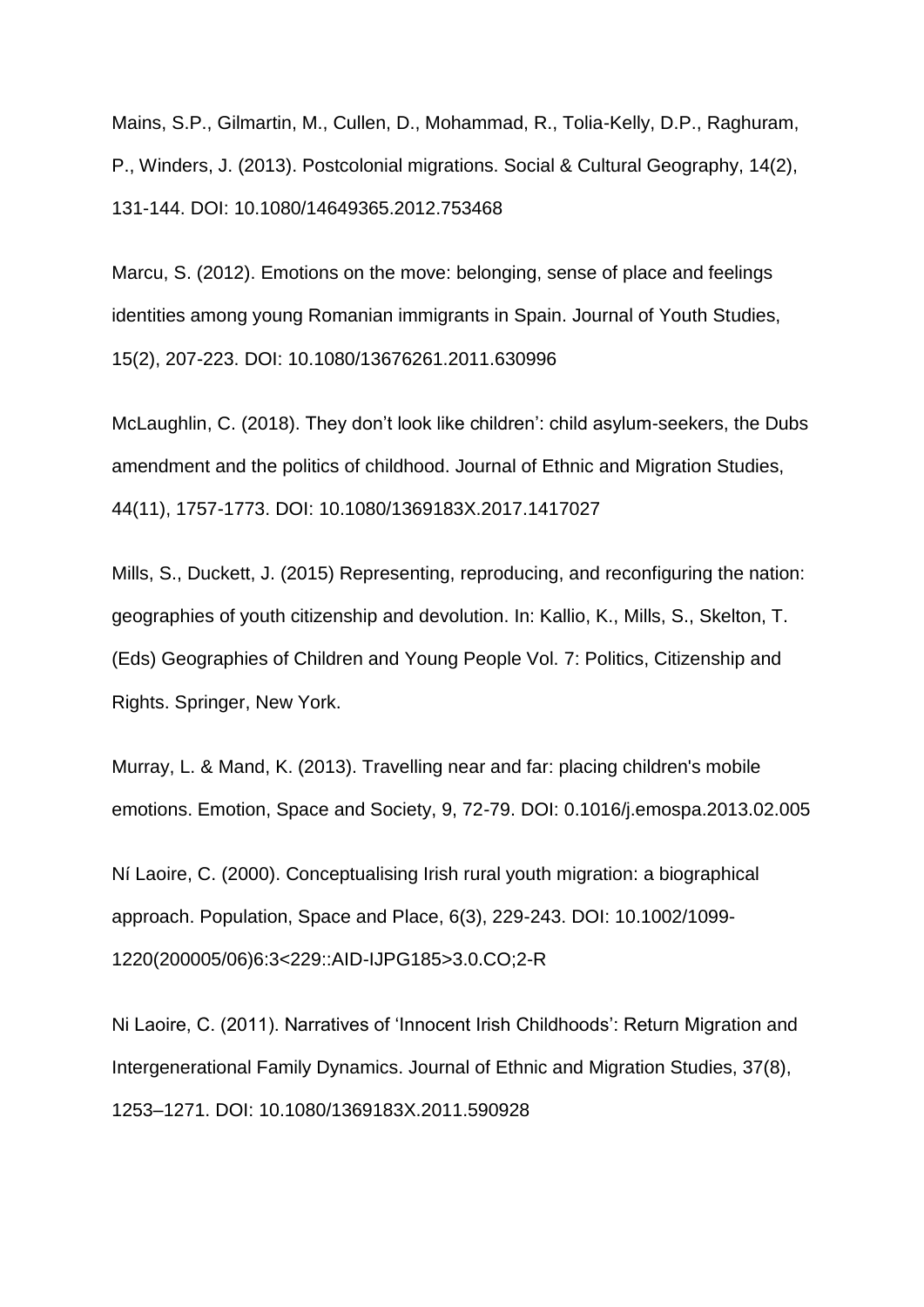Ní Laoire, C., Carpena-Méndez, F., Tyrrell, N., White, A. (2010). Introduction: Childhood and migration – mobilities, homes and belongings. Childhood: Global Journal of Child Research, 17(2), 155-162. DOI: 10.1177/0907568210365463

Folke, J. N. (2018). Moving on or moving back? The temporalities of migrant students' lived versus imagined school careers. Journal of Ethnic and Migration Studies, 44(9), 1506-1522. DOI:1080/1369183X.2017.1329008

Mavroudi, E, Page, P. & Christou, A., (2017). 'Introduction: from time to timespace and forward to time again in migration studies' in Timespace and International Migration. Edward Elgar Publishing: UK

Pilkington, H. & Johnson, R. (2003). Peripheral Youth: Relations of Identity and Power in Global/Local Context. European Journal of Cultural Studies, 6(3), 259-283. DOI: 10.1177/13675494030063001

Porter, G., Hampshire, K., Abane, A., Robson, E., Munthali, A., Mashiri, M., & Tanle, A. (2010). Moving young lives: Mobility, immobility and inter-generational tensions in urban Africa. Geoforum, 41(5), 796-804. DOI: 10.1016/j.geoforum.2010.05.001

Pruitt, L., Berents, H. & Munro, G. (2018). Gender and age in the construction of male youth in the European migration "crisis". Signs: Journal of Women in Culture and Society, 43(3), 687-709. DOI:

Punch, S. (2015). Youth transitions and migration: negotiated and constrained interdependencies within and across generations. Journal of Youth Studies, 18(2), 262-276. DOI: 10.1080/13676261.2014.944118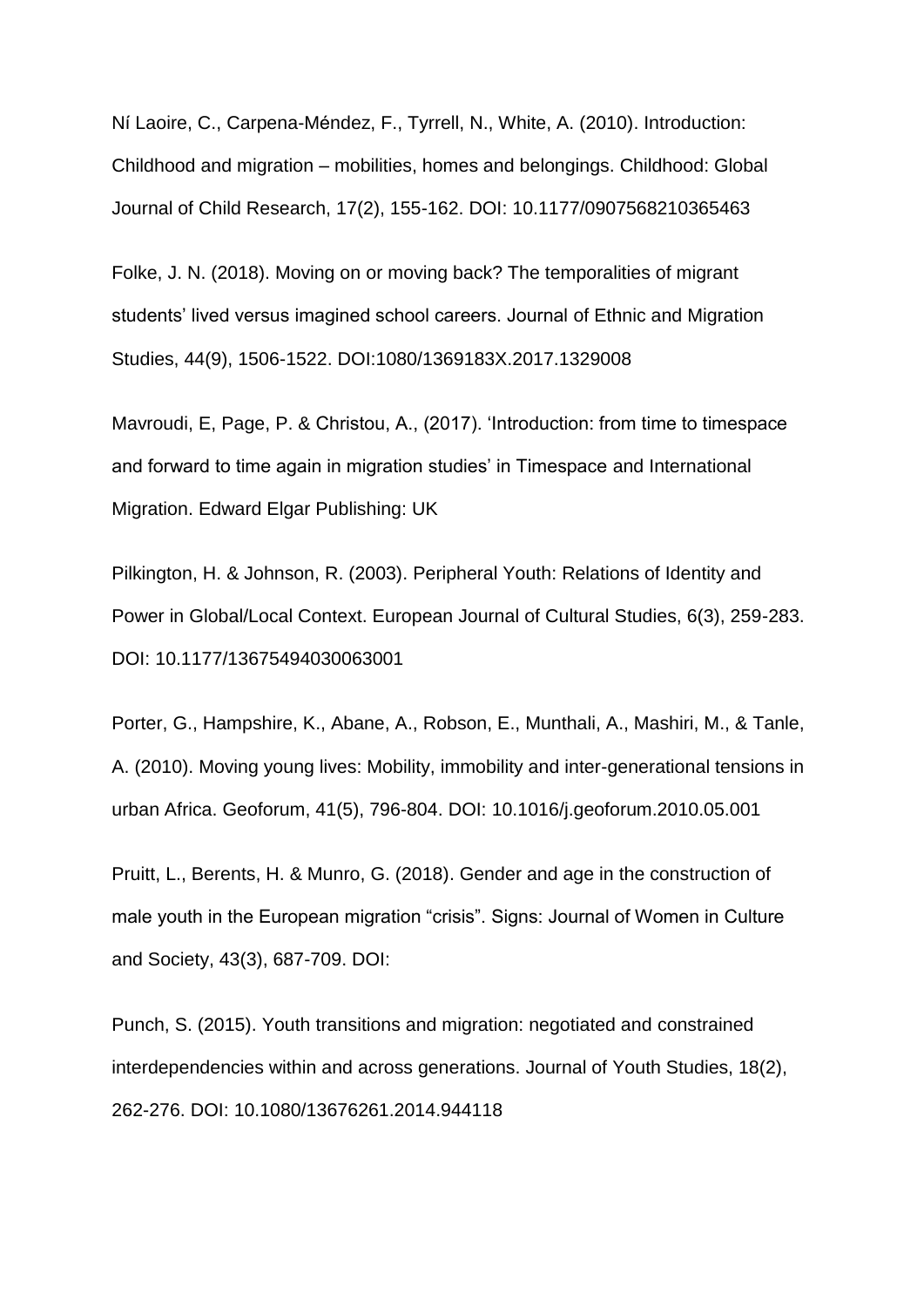Reynolds, T., & Zontini, E. (2016). Transnational and diasporic youth identities: exploring conceptual themes and future research agendas. Identities, 23(4), 379- 391. DOI: 10.1080/1070289X.2015.1024129

Robertson, S. (2014). Time and Temporary Migration: The Case of Temporary Graduate Workers and Working Holiday Makers in Australia. Journal of Ethnic and Migration Studies, 40(12), 1915–1933. DOI: 10.1080/1369183X.2013.876896

Robertson, S., & Ho, E. L.-E. (2016). Temporalities, materialities and connecting locales: migration and mobility in Asia-Pacific cities. Journal of Ethnic and Migration Studies, 42(14), 2263–2271. DOI: 10.1080/1369183X.2016.1205804

Robertson, S., Harris, A., Baldassar, L. (2018). Mobile transitions: a conceptual framework for researching a generation on the move. Journal of Youth Studies, 21(2), 203-217. DOI: 10.1080/13676261.2017.1362101

Sager, A. (2017) Toward a Cosmopolitan Ethics of Mobility: The Migrant's-Eye View of the World. Palgrave MacMillan, London.

Salazar, N.B. (2018). Theorizing mobility through concepts and figures. Tempo Social, 30(2), 153-168. DOI: 10.11606/0103-2070.ts.2018.142112.

Schuster, L., & Majidi, N. (2015). Deportation Stigma and Re-migration. Journal of Ethnic and Migration Studies, 41(4), 635–652. DOI: 10.1080/1369183X.2014.957174

Seglow, J. (2005). The ethics of immigration. Political Studies Review, 3(3), 317-334. DOI: 10.1111/j.1478-9299.2005.00026.x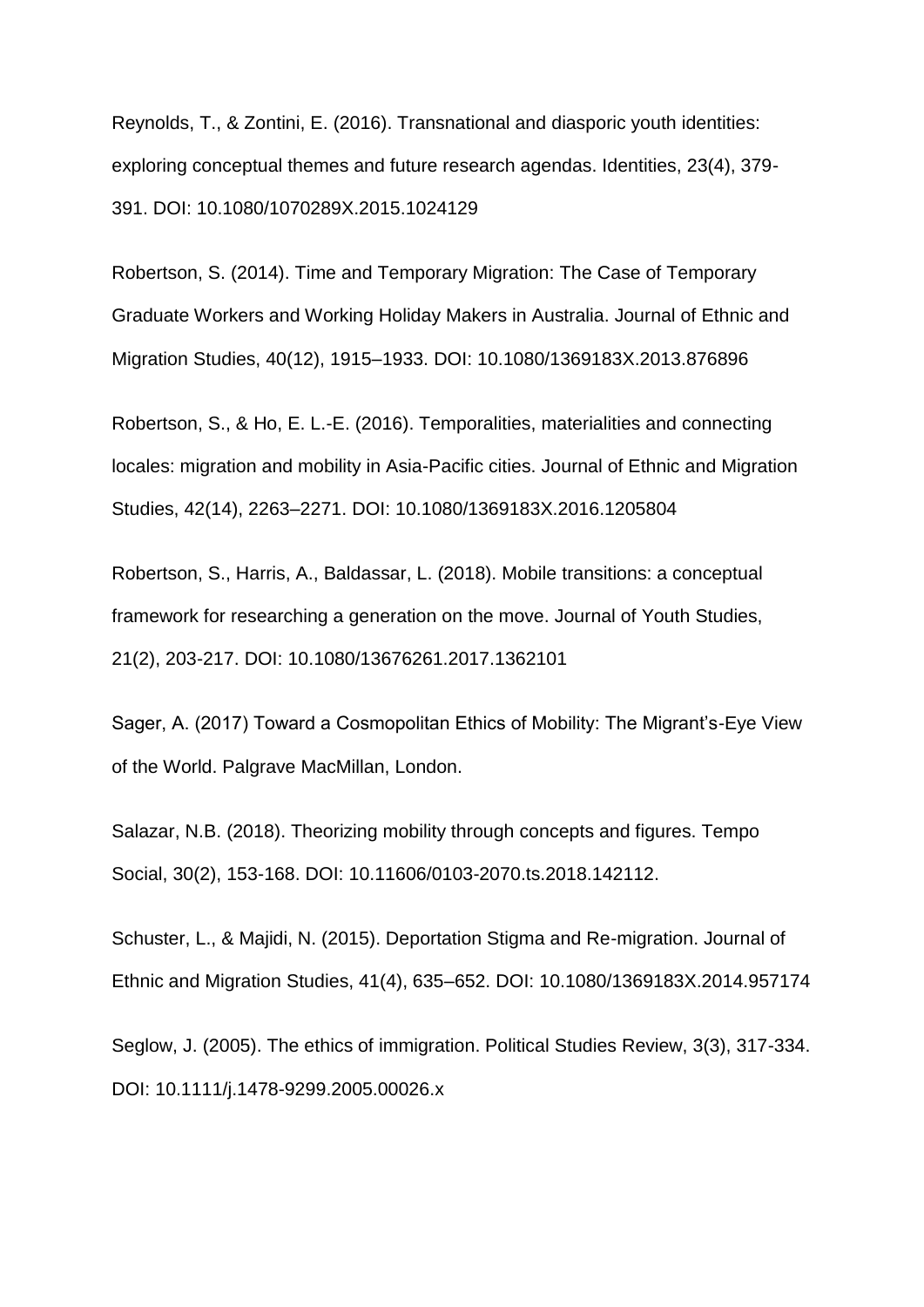Shubin, S. (2015). Migration timespaces: a Heideggerian approach to understanding the mobile being of Eastern Europeans in Scotland. Transactions of the Institute of British Geographers, 40(3), 350-361. DOI: 10.1111/tran.12078

Spahn, A. (2013). Moralizing Mobility? Persuasive Technologies and the Ethics of Mobility. Transfers: Interdisciplinary Journal of Mobility Studies, 3(2), 108-115. DOI: 10.3167/TRANS.2013.030207

Straehle, C. & Lenard, P.T. (2012). The ethics of migration: introduction. Journal of International Political Theory, 8(1-2), 118-120.

Tymczuk, A. (2013). The morality of transnationalism: children of Ukrainian labor migrants write about migration, homeland and abroad. Children's Geographies, 11(4), 490-503. DOI: 10.1080/14733285.2013.812310

Tyrrell, N., White, A., Ní Laoire, C., Carpena-Mendez, F. (Eds) (2012) Transnational Migration and Childhood. London, New York: Routledge.

Ungruhe, C. (2010). Symbols of success: Youth, peer pressure and the role of adulthood among juvenile male return migrants in Ghana. Childhood, 17(2), 259– 271. DOI: 10.1177/0907568210365753

Uprichard, E. (2008). Children as 'being and becomings': children, childhood and temporality. Children and Society, 22(4), 303-313. DOI: 10.1111/j.1099- 0860.2007.00110.x

Valentine, G. (2003). Boundary crossings: transitions from childhood to adulthood. Children's Geographies, 1(1), 37-52. DOI: 10.1080/14733280302186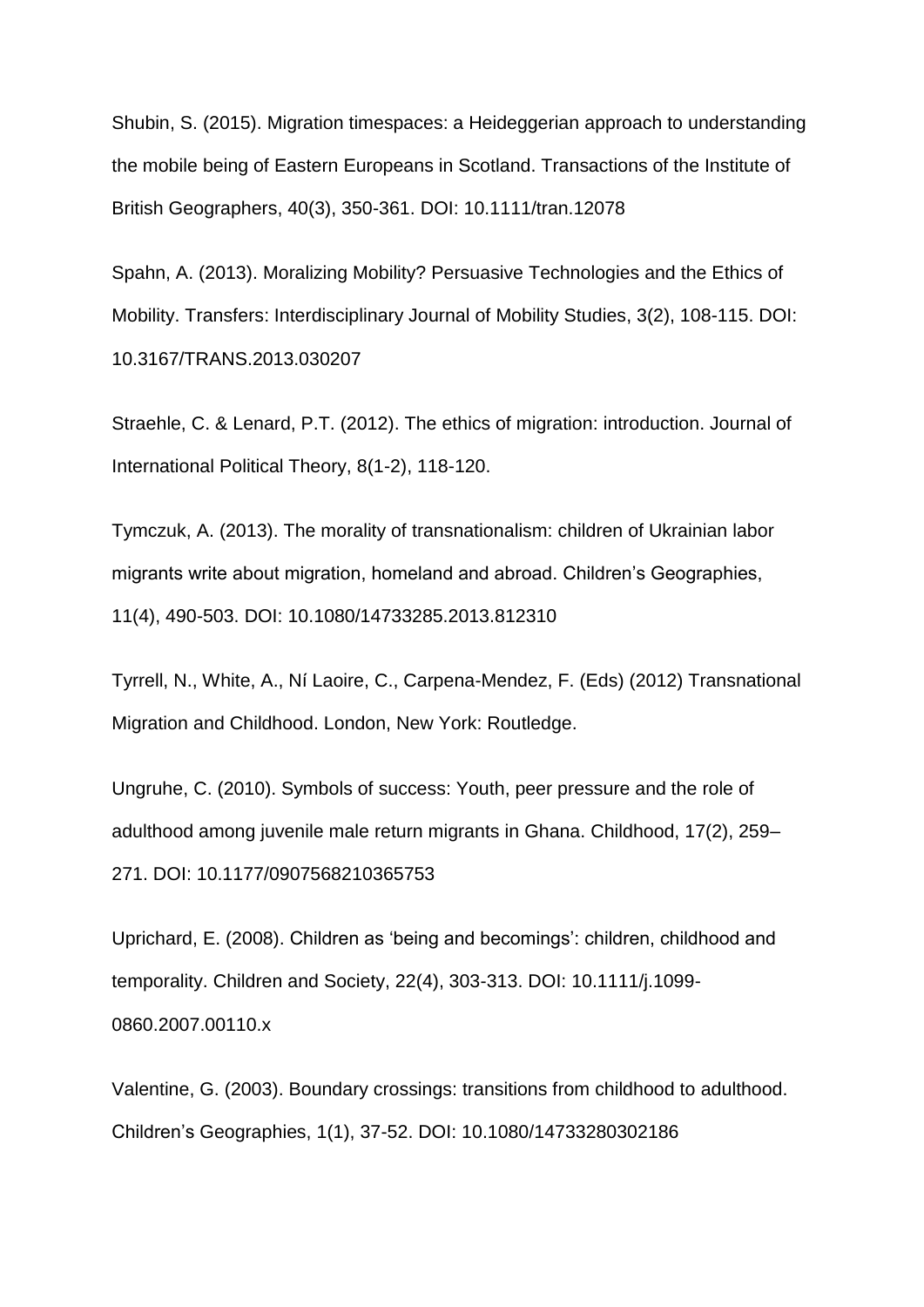Van Mol, C., Timmerman, C. (2014). Should I stay or should I go? An analysis of the determinants of intra-European student mobility. Population, Space and Place, 20(5), 465-479. DOI: 10.1002/psp.1833

Waite, L., & Cook, J. (2011). Belonging among diasporic African communities in the UK: Plurilocal homes and simultaneity of place attachments. Emotion, Space and Society, 4(4), 238–248. DOI: 10.1016/j.emospa.2010.08.001

Wells, K. (2017). What does a republican government with Donald Trump as President of the USA mean for children, youth and families? Children's Geographies, 15(4), 491-497. DOI: 10.1080/14733285.2017.1297034

Wessendorf, S. (2007). 'Roots Migrants': Transnationalism and 'Return' among Second-Generation Italians in Switzerland. Journal of Ethnic and Migration Studies, 33(7), 1083–1102. DOI: 10.1080/13691830701541614

White, A., Bushin, N. (2011). More-than-methods: learning from research with children in the Irish asylum system. Population, Space and Place 17(4), 326-337. DOI: 10.1002/psp.602

Winton A. (2016) Violence, Borders, and Boundaries: Reframing Young People's Mobility. In: Ni Laoire C., White A., Skelton T. (eds) *Movement, Mobilities, and Journeys. Geographies of Children and Young People, vol 6*. Springer, Singapore. DOI: 10.1007/978-981-4585-93-4\_4-2.Worth, N. (2009). Understanding youth transition as 'Becoming': Identity, time and futurity. Geoforum, 40(6), 1050–1060. DOI: 10.1016/j.geoforum.2009.07.007